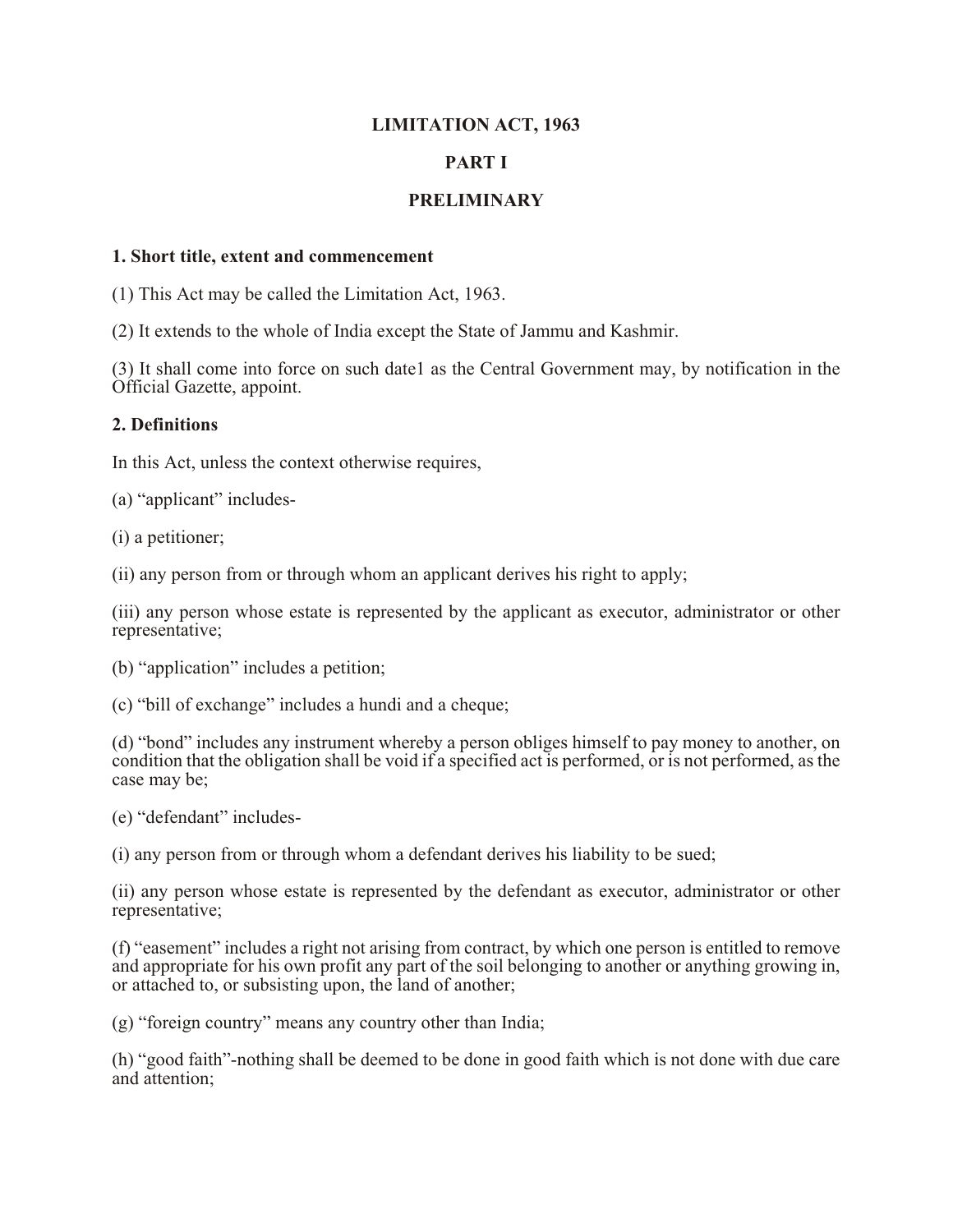(i) "plaintiff" includes-

(i) any person from or through whom a plaintiff derives his right to sue;

(ii) any person whose estate is represented by the plaintiff as executor, administrator or other representative;

(j) "period of limitation" means the period of limitation prescribed for any suit, appeal or application by the Schedule, and "prescribed period" means the period of limitation computed in accordance with the provisions of this Act;

(k) "promissory note" means any instrument whereby the maker engages absolutely to pay a specified sum of money to another at a time therein limited, or on demand, or at sight;

(l) "suit" does not include an appeal or an application;

(m) "tort" means a civil wrong which is not exclusively the breach of a contract or the breach of a trust;

(n) "trustee" does not include a benamidar, a mortgagee remaining in possession after the mortgage has been satisfied or a person in wrongful possession without title.

## **PART II**

#### **LIMITATION OF SUITS, APPEALS AND APPLICATIONS**

#### **3. Bar of limitation**

(1) Subject to the provisions contained in sections 4 to 24 (inclusive), every suit instituted, appeal preferred, and application made after the prescribed period shall be dismissed although limitation has not been set up as a defence.

(2) For the purposes of this Act-

(a) a suit is instituted-

(i) in an ordinary case, when the plaint is presented to the proper officer;

(ii) in the case of a pauper, when his application for leave to sue as a pauper is made; and

(iii) in the case of a claim against a company which is being wound up by the court, when the claimant first sends in his claim to the official liquidator;

(b) any claim by way of a set off or a counter claim, shall be treated as a separate suit and shall be deemed to have been instituted-

(i) in the case of a set off, on the same date as the suit in which the set off is pleaded;

(ii) in the case of a counter claim, on the date on which the counter claim is made in court;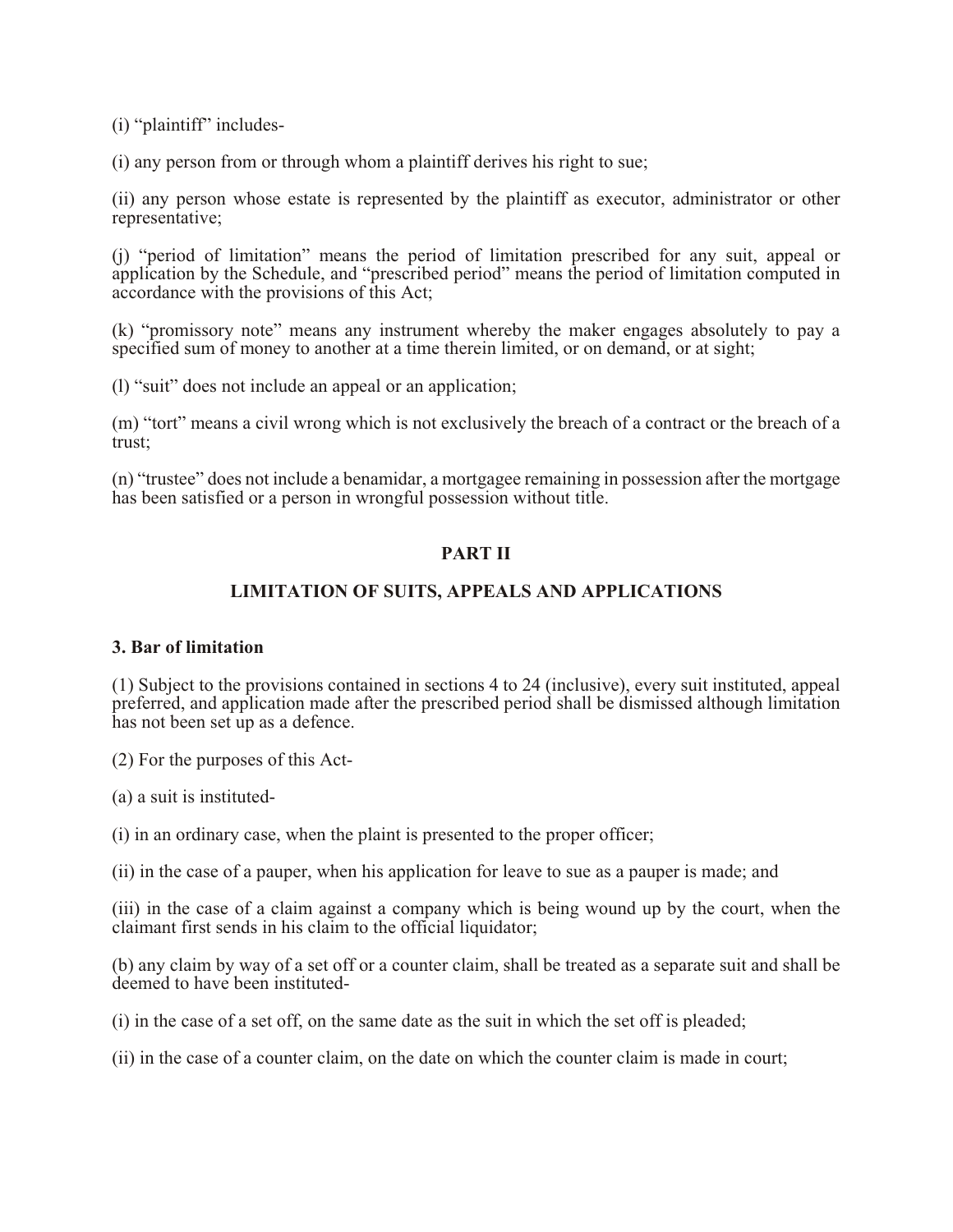(c) an application by notice of motion in a High Court is made when the application is presented to the proper officer of that court.

#### **4. Expiry of prescribed period when court is closed**

Where the prescribed period for any suit, appeal or application expires on a day when the court is closed, the suit, appeal or application may be instituted, preferred or made on the date when the court reopens.

Explanation: A court shall be deemed to be closed on any day within the meaning of this section if during any part of its normal working hours it remains closed on that day.

#### **5. Extension of prescribed period in certain cases**

Any appeal or any application, other than an application under any of the provisions of Order XXI of the Code of Civil Procedure, 1908, may be, admitted after the prescribed period, if the appellant or the applicant satisfies the court that he had sufficient cause for not preferring the appeal or making the application within such period.

Explanation: The fact that the appellant or the applicant was misled by any order, practice or judgement of the High Court in ascertaining or computing the prescribed period may be sufficient cause within the meaning of this section.

#### **6. Legal disability**

(1) Where a person entitled to institute a suit or make an application for the execution of a decree, is at the time from which the prescribed period is to be reckoned, a minor or insane, or an idiot, he may institute the suit or make the application within the same period after the disability has ceased, as would otherwise have been allowed from the time specified therefor in the third column of the Schedule.

(2) Where such person is, at the time from which the prescribed period is to be reckoned, affected by two such disabilities, or where, before his disability has ceased, he is affected by another disability, he may institute the suit or make the application within the same period after both disabilities have ceased, as would otherwise have been allowed from the times so specified.

(3) Where the disability continues up to the death of that person, his legal representative may institute the suit or make the application within the same period after the death, as would otherwise have been allowed from the time so specified.

(4) Where the legal representative referred to in sub-section (3) is, at the date of the death of the person whom he represents, affected by any such disability, the rules contained in sub-sections (1) and (2) shall apply.

(5) Where a person under disability dies after the disability ceases but within the period allowed to him under this section, his legal representative may institute the suit or make the application within the same period after the death, as would otherwise have been available to that person had he not died.

Explanation: For the purposes of this section 'minor' includes a child in the womb.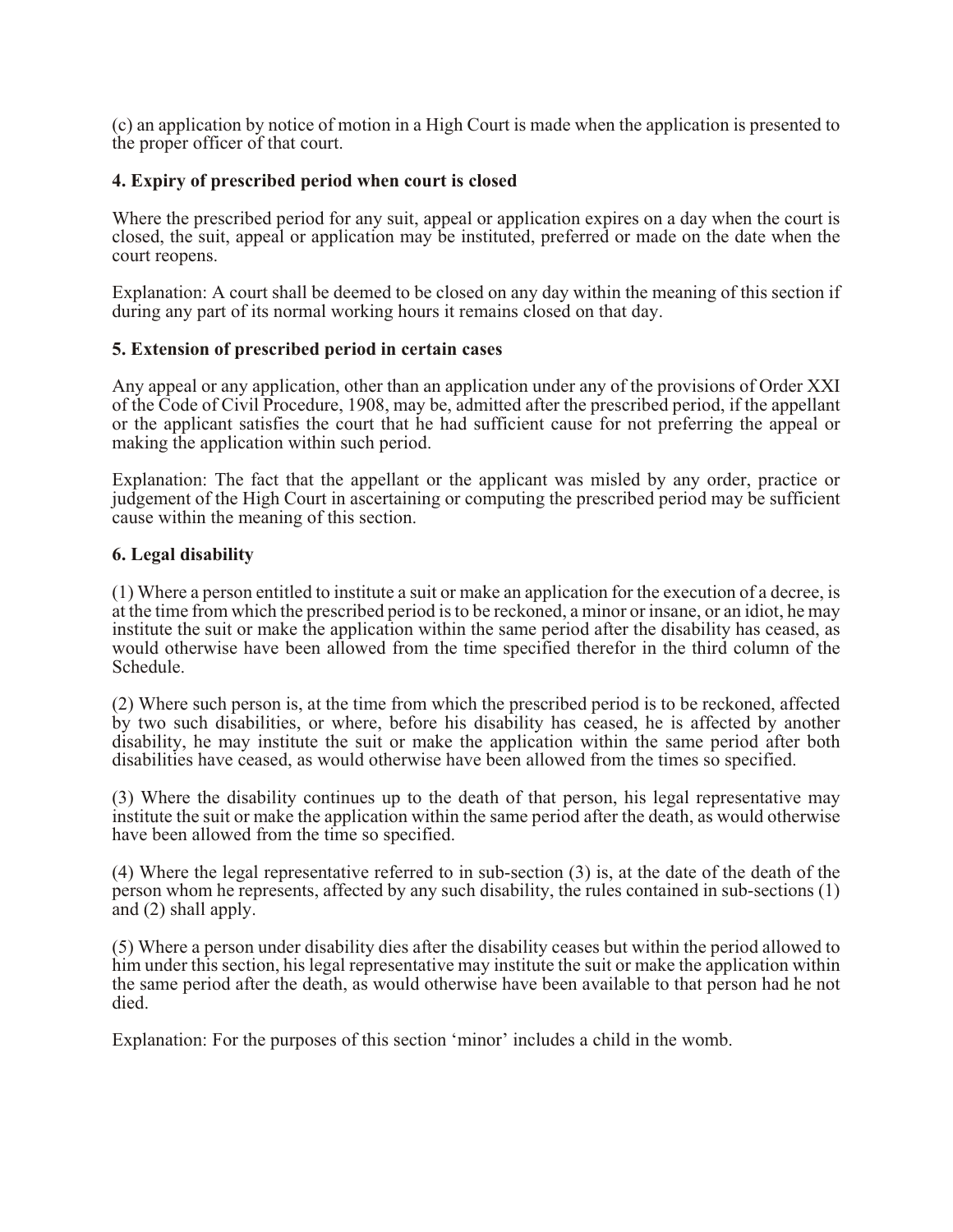## **7. Disability of one of several persons**

Where one of several persons jointly entitled to institute a suit or make an application for the execution of a decree is under any such disability, and a discharge can be given without the concurrence of such person, time will run against them all; but, where no such discharge can be given, time will not run as against any of them until one of them becomes capable of giving such discharge without the concurrence of the others or until the disability has ceased.

Explanation I: This section applies to a discharge from every kind of liability, including a liability in respect of any immovable property.

Explanation II: For the purposes of this section, the manager of a Hindu undivided family governed by the Mitakshara law shall be deemed to be capable of giving a discharge without the concurrence of the other members of the family only if he is in management of the joint family property.

#### **8. Special exceptions**

Nothing in section 6 or in section 7 applies to suits to enforce rights of pre-emption, or shall be deemed to extend, for more than three years from the cessation of the disability or the death of the person affected thereby, the period of limitation for any suit or application.

#### **9. Continuous running of time**

Where once time has begun to run, no subsequent disability or inability to institute a suit or make an application stops it:

PROVIDED that where letters of administration to the estate of creditor have been granted to his debtor, the running of the period of limitation for a suit to recover the debt shall be suspended while the administration continues.

#### **10. Suits against trustees and their representatives**

Notwithstanding anything contained in the foregoing provisions of this Act, no suit against a person in whom property has become vested in trust for any specific purpose, or against his legal representatives or assigns (not being assigns for valuable consideration), for the purpose of following in his or their hands such property, or the proceeds thereof, or for an account of such property or proceeds, shall be barred by any length of time.

Explanation: For the purposes of this section any property comprised in a Hindu, Muslim or Buddhist religious or charitable endowment shall be deemed to be property vested in trust for a specific purpose and the manager of the property shall be deemed to be the trustee thereof.

## **11. Suits on contracts entered into outside the territories to which the Act extends**

(1) Suits instituted in the territories to which this Act extends on contracts entered into in the State of Jammu and Kashmir or in a foreign country shall be subject to the rules of limitation contained in this Act.

(2) No rule of limitation in force in the State of Jammu and Kashmir or in a foreign country shall be a defence to a suit instituted in the said territories on a contract entered into in that State or in a foreign country unless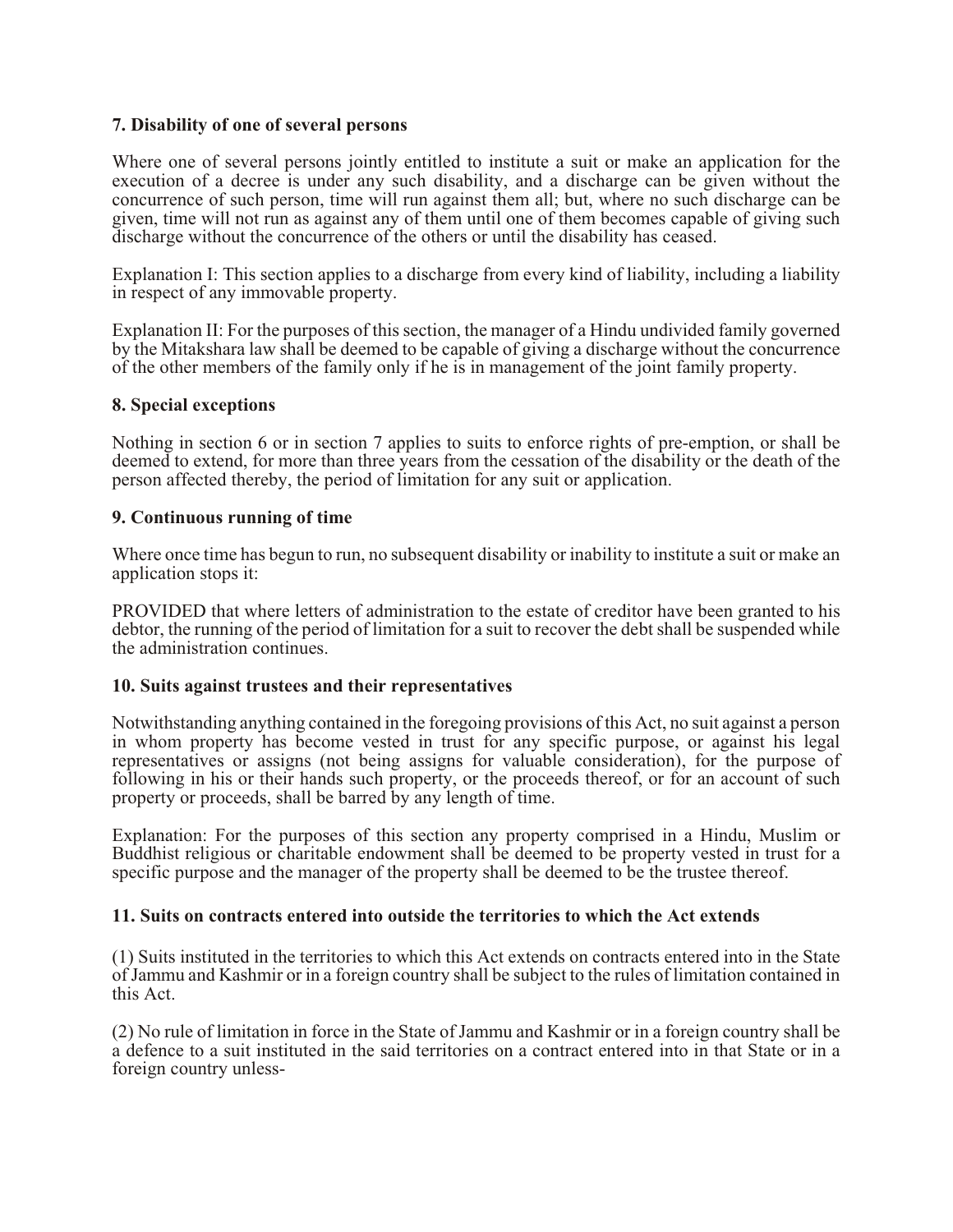(a) the rule has extinguished the contract; and

(b) the parties were domiciled in that State or in the foreign country during the period prescribed by such rule.

# **PART III**

## **COMPUTATION OF PERIOD OF LIMITATION**

#### **12. Exclusion of time in legal proceedings**

(1) In computing the period of limitation for any suit, appeal or application, the day from which such period is to be reckoned, shall be excluded.

(2) In computing the period of limitation for an appeal or an application for leave to appeal or for revision or for review of a judgement, the day on which judgement complained of was pronounced and the time requisite for obtaining a copy of the decree, sentence or order appealed from or sought to be revised or reviewed shall be excluded.

(3) Where a decree or order is appealed from or sought to be revised or reviewed, or where an application is made for leave to appeal from a decree or order, the time requisite for obtaining a copy of the judgement 2[\*\*\*] shall also be excluded.

(4) In computing the period of limitation for an application to set aside an award, the time requisite for obtaining a copy of the award shall be excluded.

Explanation: In computing under this section the time requisite for obtaining a copy of a decree or an order, any time taken by the court to prepare the decree or order before an application for a copy thereof is made shall not be excluded.

**13.** Exclusion of time in cases where leave to sue or appeal as a pauper is applied for In computing the period of limitation prescribed for any suit or appeal in any case where an application for leave to sue or appeal as a pauper has been made and rejected, the time during which the applicant has been prosecuting in good faith his application for such leave shall be excluded, and the court may, on payment of the court fees prescribed for such suit or appeal, treat the suit or appeal as having the same force and effect as if the court fees had been paid in the first instance.

#### **14. Exclusion of time of proceeding bona fide in court without jurisdiction**

(1) In computing the period of limitation for any suit the time during which the plaintiff has been prosecuting with due diligence another civil proceeding, whether in a court of first instance or of appeal or revision, against the defendant shall be excluded, where the proceeding relates to the same matter in issue and is prosecuted in good faith in a court which, from defect of jurisdiction or other cause of a like nature, is unable to entertain it.

(2) In computing the period of limitation for any application, the time during which the applicant has been prosecuting with due diligence another civil proceeding, whether in a court of first instance or of appeal or revision, against the same party for the same relief shall be excluded, where such proceeding is prosecuted in good faith in a court which, from defect of jurisdiction or other cause of a like nature, is unable to entertain it.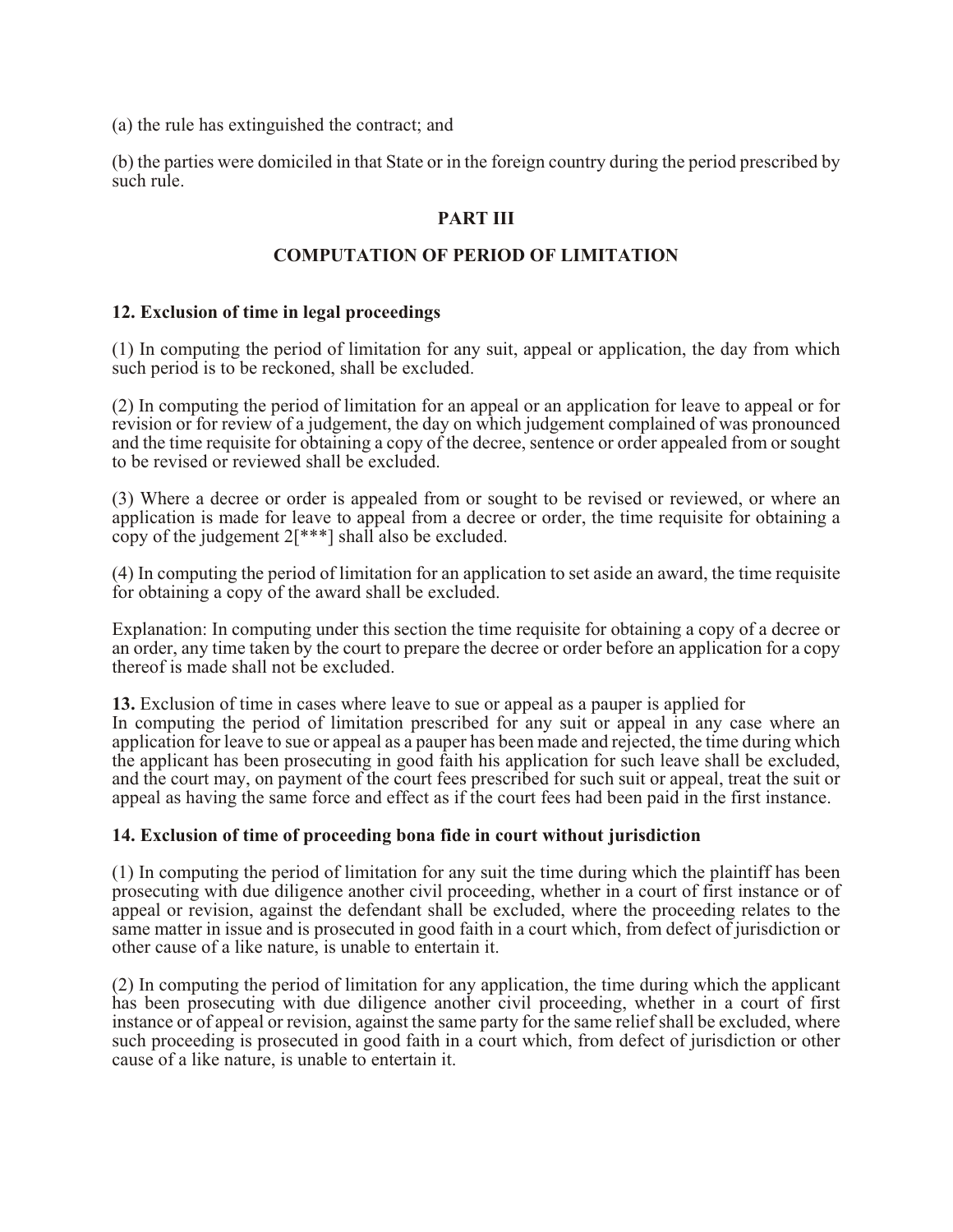(3) Notwithstanding anything contained in rule 2 of Order XXIII of the Code of Civil Procedure, 1908 (5 of 1908), the provisions of sub-section (1) shall apply in relation to a fresh suit instituted on permission granted by the court under rule 1 of that Order, where such permission is granted on the ground that the first suit must fail by reason of a defect in the jurisdiction of the court or other cause of a like nature.

Explanation: For the purposes of this section-

(a) in excluding the time during which a former civil proceeding was pending, the day on which that proceeding was instituted and the day on which it ended shall both be counted;

(b) a plaintiff or an applicant resisting an appeal shall be deemed to be prosecuting a proceeding;

(c) mis-joinder of parties or of causes of action shall be deemed to be a cause of a like nature with defect of jurisdiction.

#### **15. Exclusion of time in certain other cases**

(1) In computing the period of limitation of any suit or application for the execution of a decree, the institution or execution of which has been stayed by injunction or order, the time of the continuance of the injunction or order, the day on which it was issued or made, and the day on which it was withdrawn, shall be excluded.

(2) In computing the period of limitation for any suit of which notice has been given, or for which the previous consent or sanction of the government or any other authority is required, in accordance with the requirements of any law for the time being in force, the period of such notice or, as the case may be, the time required for obtaining such consent or sanction shall be excluded.

Explanation: In excluding the time required for obtaining the consent or sanction of the government or any other authority, the date on which the application was made for obtaining the consent or sanction and the date of receipt of the order of the government or other authority shall both be counted.

(3) In computing the period of limitation for any suit or application for execution of a decree by any receiver or interim receiver appointed in proceedings for the adjudication of a person as an insolvent or by any liquidator or provisional liquidator appointed in proceedings for the winding up of a company, the period beginning with the date of institution of such proceeding and ending with the expiry of three months from the date of appointment of such receiver or liquidator, as the case may be, shall be excluded.

(4) In computing the period of limitation for a suit for possession by a purchaser at a sale in execution of a decree, the time during which a proceeding to set aside the sale has been prosecuted shall be excluded.

(5) In computing the period of limitation for any suit the time during which the defendant has been absent from India and from the territories outside India under the administration of the Central Government, shall be excluded.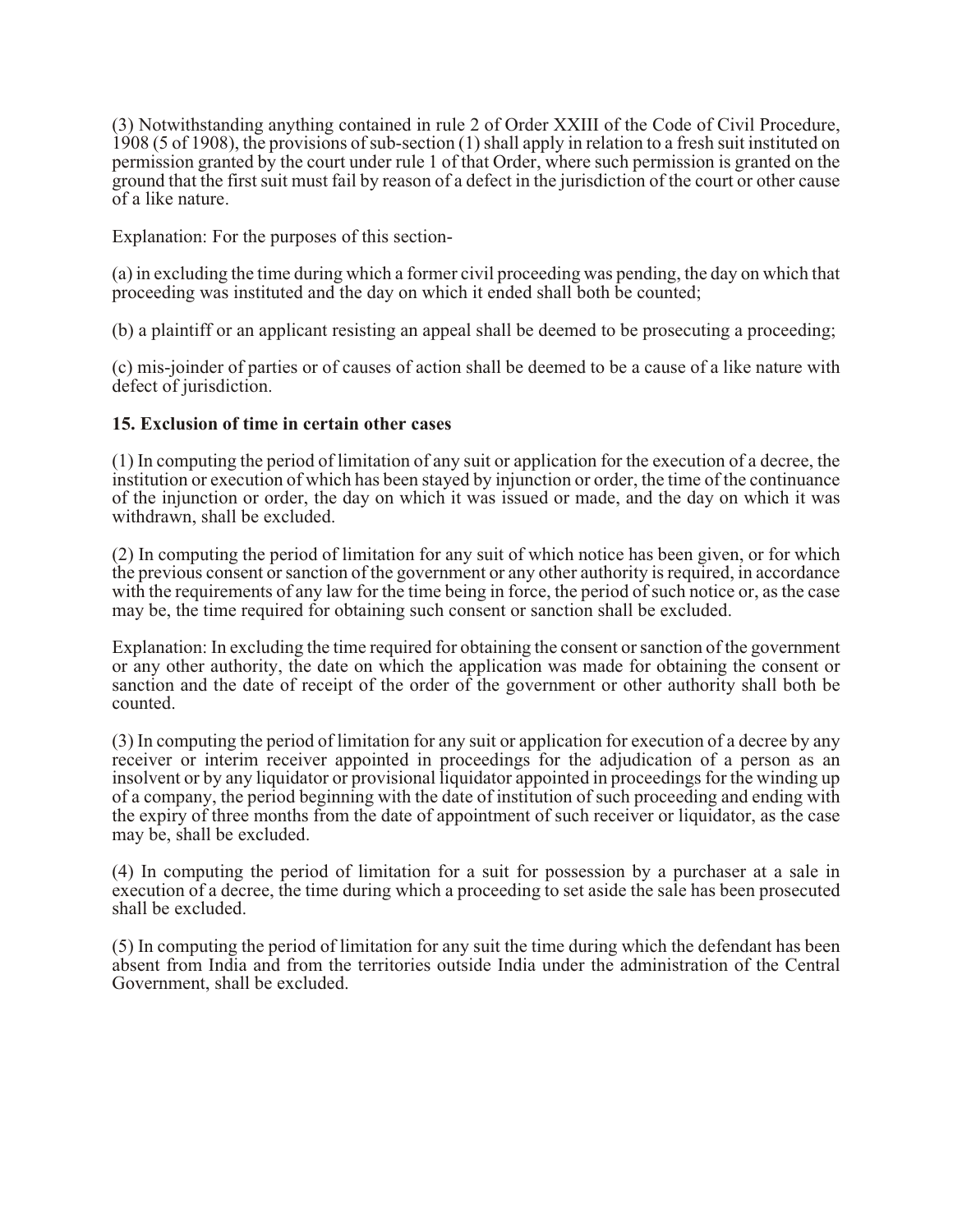## **16. Effect of death on or before the accrual of the right to sue**

(1) Where a person who would, if he were living, have a right to institute a suit or make an application dies before the right accrues, or where a right to institute a suit or make an application accrues only on the death of a person, the period of limitation shall be computed from the time when there is a legal representative of the deceased capable of instituting such suit or making such application.

(2) Where a person against whom, if he were living, a right to institute a suit or make an application would have accrued dies before the right accrues, or where a right to institute a suit or make an application against any person accrues on the death of such person, the period of limitation shall be computed from the time7 when there is a legal representative of the deceased against whom the plaintiff may institute such suit or making such application.

(3) Nothing in sub-section (1) or sub-section (2) applies to suits to enforce rights of pre-emption or to suits for the possession of immovable property or of a hereditary office.

## **17. Effect of fraud or mistake**

(1) Where, in the case of any suit or application for which a period of limitation is prescribed by this Act-

(a) the suit or application is based upon the fraud of the defendant or respondent or his agent; or

(b) the knowledge of the right or title on which suit or application is founded is concealed by the fraud of any such person as aforesaid; or

(c) the suit or application is for relief from the consequences of a mistake; or

(d) where any document necessary to establish the right of the plaintiff or applicant has been fraudulently concealed from him; the period of limitation shall not begin to run until the plaintiff or applicant has discovered the fraud or the mistake or could, with reasonable diligence, have discovered it; or in the case of a concealed document, until the plaintiff or the applicant first had the means of producing the concealed document or compelling its production:

PROVIDED that nothing in this section shall enable any suit to be instituted or application to be made to recover or enforce any charge against, or set aside any transaction affecting, any property which-

(i) in the case of fraud, has been purchased for valuable consideration by a person who was not a party to the fraud and did not at the time of the purchase know, or have reason to believe, that any fraud had been committed, or

(ii) in the case of mistake, has been purchased for valuable consideration subsequently to the transaction in which the mistake was made, by a person who did not know, or have reason to believe, that the mistake had been made, or

(iii) in the case of concealed document, has been purchased for valuable consideration by a person who was not a party to the concealment and, did not at the time of purchase know, or have reason to believe, that the document had been concealed.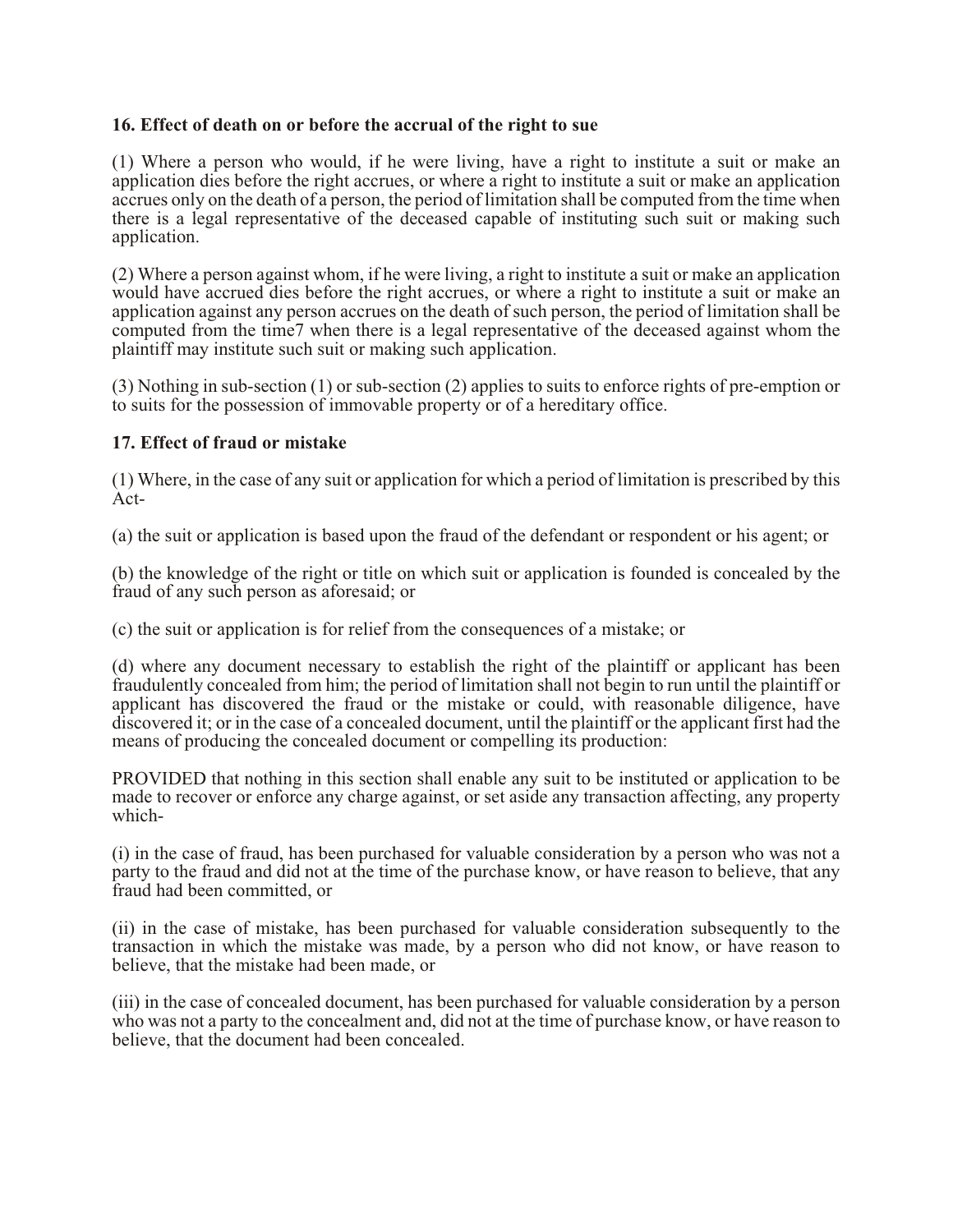(2) Where a judgement-debtor has, by fraud or force, prevented the execution of a decree or order with the period of limitation, the court may, on the application of the judgement-creditor made after the expiry of the said period extend the period for execution of the decree or order:

PROVIDED that such application is made within one year from the date of the discovery of the fraud or the cessation of force, as the case may be.

## **18. Effect of acknowledgement in writing**

(1) Where, before the expiration of the prescribed period for a suit or application in respect of any property or right, an acknowledgement of liability in respect of such property or right has been made in writing signed by the party against whom such property or right is claimed, or by any person through whom he derives his title or liability, a fresh period of limitation shall be computed from the time when the acknowledgement was so signed.

(2) Where the writing containing the acknowledgement is undated, oral evidence may be given of the time when it was signed; but subject to the provisions of the Indian Evidence Act, 1872 (1 of 1872), oral evidence of its contents shall not be received,.

Explanation : For the purposes of this section-

(a) an acknowledgement may be sufficient though it omits to specify the exact nature of the property or right, or avers that the time for payment, delivery, performance or enjoyment has not yet come or is accompanied by a refusal to pay, deliver, perform or permit to enjoy, or is coupled with a claim to set-off, or is addressed to a person other than a person entitled to the property or right;

(b) the word "signed" means signed either personally or by an agent duly authorised in this behalf; and

(c) an application for the execution of a decree or order shall not be deemed to be an application in respect of any property or right.

## **19. Effect of payment on account of debt or of interest on legacy**

Where payment on account of a debt or of interest on a legacy is made before the expiration of the prescribed period by the person liable to pay the debt or legacy or by his agent duly authorised in this behalf, a fresh period of limitation shall be computed from the time when the payment was made:

PROVIDED that, save in the case of payment of interest made before the 1st day of January, 1928, an acknowledgement of the payment appears in the handwriting of, or in a writing signed by, the person making the payment.

Explanation: For the purposes of this section -

(a) where mortgaged land is in the possession of the mortgagee, the receipt of the rent or produce of such land shall be deemed to be a payment;

(b) "debt" does not include money payable under a decree or order of a court.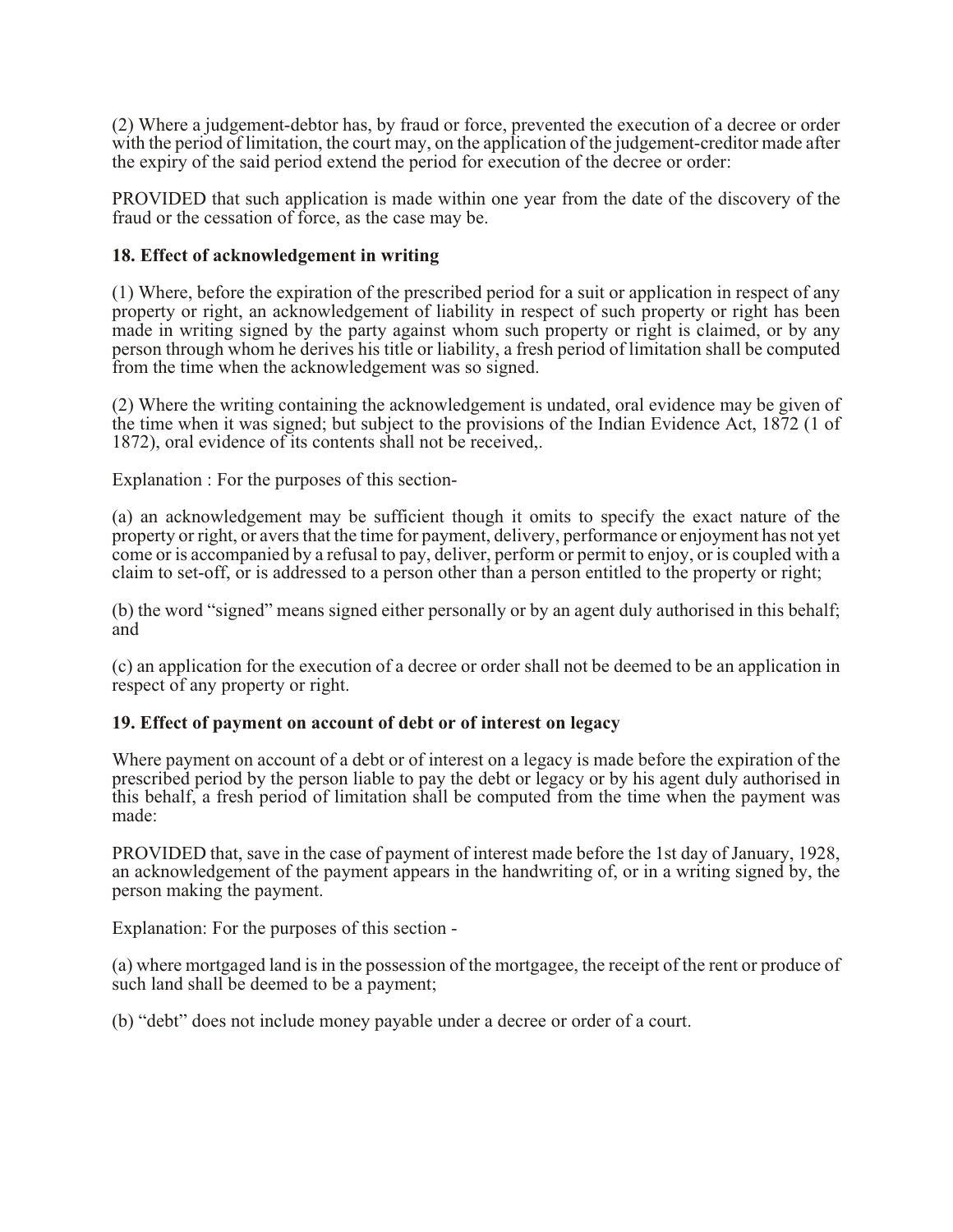## **20. Effect of acknowledgement or payment by another person**

(1) The expression "agent duly authorised in this behalf" in sections 18 and 19 shall, in the case of a person under disability, include his lawful guardian, committee or manager or an agent duly authorised by such guardian, committee or manager to sign the acknowledgement or make the payment.

(2) Nothing in the said sections renders one of several joint contractors, partners, executors or mortgagees chargeable by reason only of a written acknowledgement signed by, or of a payment made by, or by the agent of, any other or others of them.

(3) For the purposes of the said sections,-

(a) an acknowledgement signed or a payment made in respect of any liability by or by the duly authorised agent of, any limited owner of property who is governed by Hindu law, shall be a valid acknowledgement or payment, as the case may be, against a reversioner succeeding to such liability; and

(b) where a liability has been incurred by or on behalf of a Hindu undivided family as such, an acknowledgement or payment made by, or by the duly authorised agent of, the manager of the family for the time being shall be deemed to have been made on behalf of the whole family.

# **21. Effect of substituting or adding new plaintiff or defendant**

(1) Where after the institution of a suit, a new plaintiff or, defendant is substituted or added, the suit shall, as regards him, be deemed to have been instituted when he was so made a party:

PROVIDED that where the court is satisfied that the omission to include a new plaintiff or defendant was due to a mistake made in good faith it may direct that the suit as regards such plaintiff or defendant shall be deemed to have been instituted on any earlier date.

(2) Nothing in sub-section (1) shall apply to a case where a party is added or substituted owing to assignment or devolution of any interest during the pendency of a suit or where a plaintiff is made a defendant or a defendant is made a plaintiff.

## **22. Continuing breaches and torts**

In the case of a continuing breach of contract or in the case of a continuing tort, a fresh period of limitation begins to run at every moment of the time during which the breach or the tort, as the case may be, continues.

#### **23. Suits for compensation for acts not actionable without special damage**

In the case of a suit for compensation for an act which does not give rise to a cause of action unless some specific injury actually results therefrom, the period of limitation shall be computed from the time when the injury results.

#### **24. Computation of time mentioned in instruments**

All instruments shall for the purposes of this Act be deemed to be made with reference to the Gregorian calendar.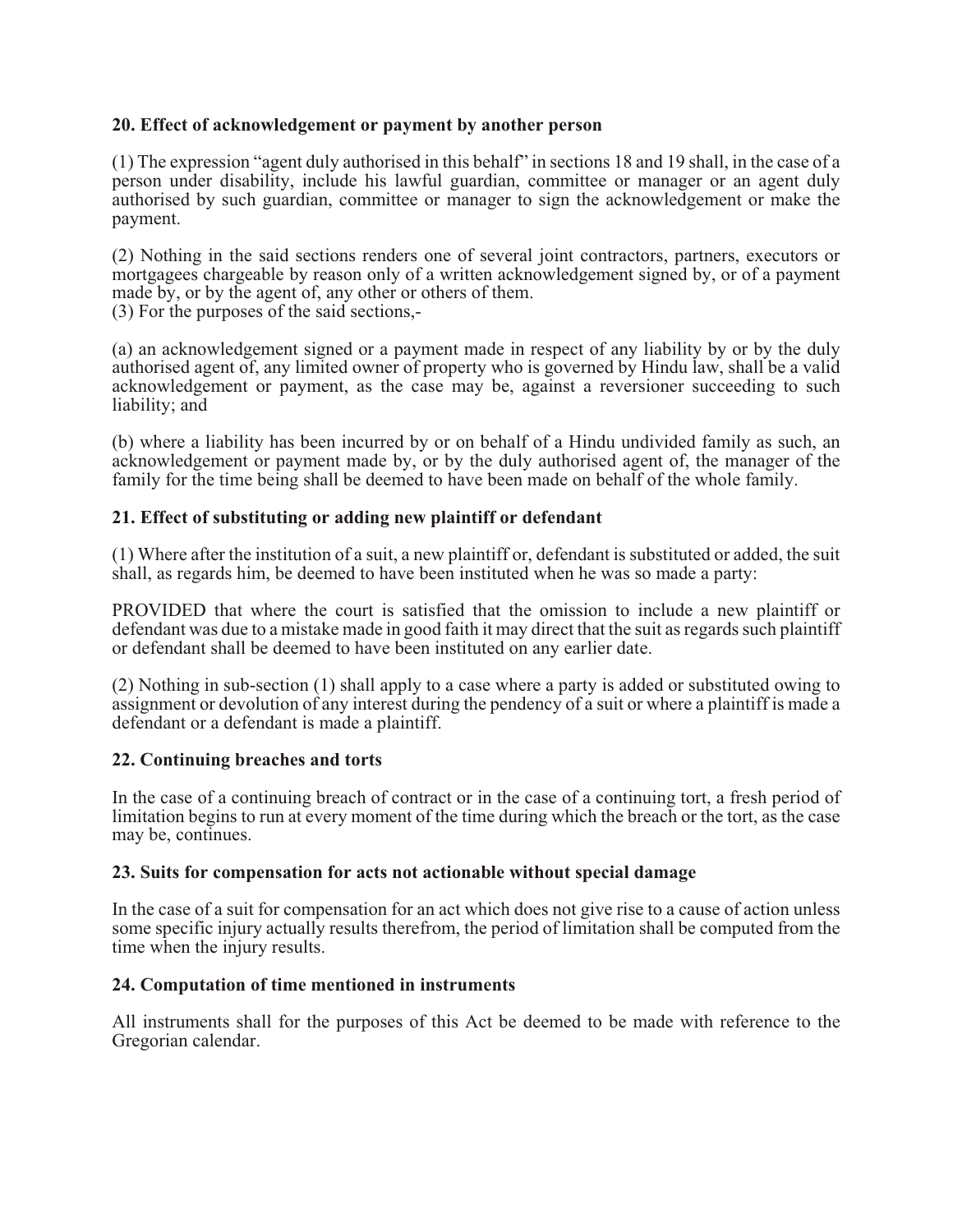## **PART IV**

## **ACQUISITION OF OWNERSHIP BY POSSESSION**

## **25. Acquisition of easement by prescription**

(1) Where the access and use of light or air to and for any building have been peaceably enjoyed therewith as an easement, and as of right, without interruption, and for twenty years, and where any way or watercourse or the use of any water or any other easement (whether affirmative or negative) has been peaceably and openly enjoyed by any person claiming title thereto as an easement and as of right without interruption and for twenty years, the right to such access and use of light or air, way, watercourse, use of water, or other easement shall be absolute and indefeasible.

(2) Each of the said periods of twenty years shall be taken to be a period ending within two years next before the institution of the suit wherein the claim to which such period relates is contested.

(3) Where the property over which a right is claimed under sub-section (1) belongs to the government that sub-section shall be read as if for the words "twenty years" the words "thirty years" were substituted.

Explanation: Nothing is an interruption with the meaning of this section, unless where there is an actual discontinuance of the possession or enjoyment by reason of an obstruction by the act of some person other than the claimant, and unless such obstruction submitted to or acquiesced in for one year after the claimant has notice thereof and of the person making or authorising the same to be made.

## **26. Exclusion in favour of reversioner of servient tenement**

Where any land or water upon, over or from, which any easement has been enjoyed or derived has been held under or by virtue of any interest for life or in terms of years exceeding three years from the granting thereof the time of the enjoyment of such easement during the continuance of such interest or term shall be excluded in the computation of the period of twenty years in case the claim is, within three years next after the determination of such interests or term resisted by the person entitled on such determination to the said land or water.

## **27. Extinguishment of right to property**

At the determination of the period hereby limited to any person for instituting a suit for possession of any property, his right to such property shall be extinguished.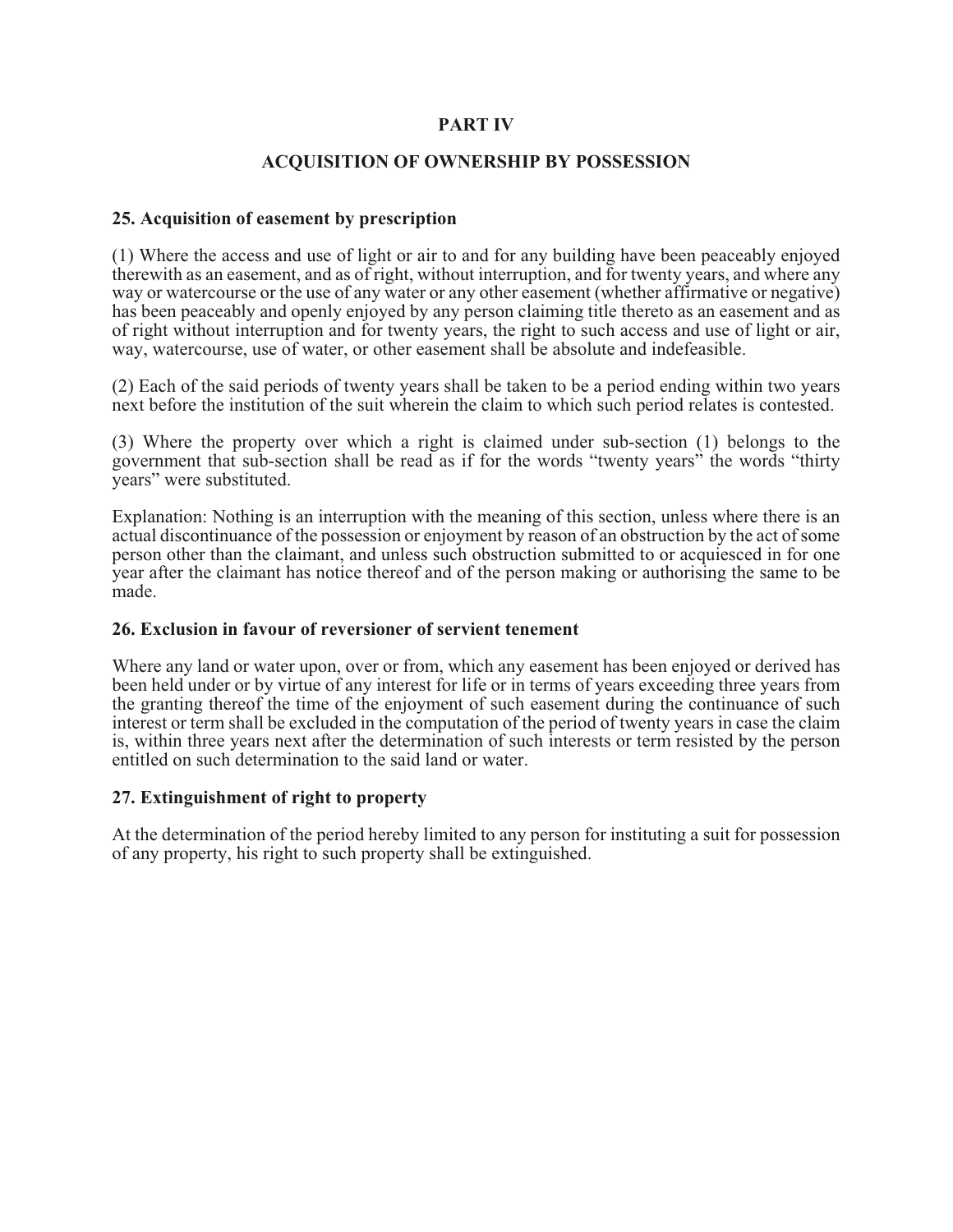#### **PART V**

#### **MISCELLANEOUS**

#### **28. Amendment of certain Acts**

[Rep. by the Repealing and Amending Act, 1974 (56 of 1974) s. 2 and First Sch.]

#### **29. Saving**

(1) Nothing in this Act shall affect section 25 of the Indian Contract Act, 1872 (9 of 1872).

(2) Where any special or local law prescribes for any suit, appeal or application a period of limitation different from the period prescribed by the Schedule, the provisions of s. 3 shall apply as if such periods were the periods prescribed by the Schedule and for the purpose of determining any period of limitation prescribed for any suit, appeal or application by any special or local law, the provisions contained in sections 4 to 24 (inclusive) shall apply only in so far as, and to the extent to which, they are not expressly excluded by such special or local law.

(3) Save as otherwise provided in any law for the time being in force with respect to marriage and divorce, nothing in this Act shall apply to any suit or other proceeding under any such law.

(4) Sections 25 and 26 and the definition of "easement" in section 2 shall not apply to cases arising in the territories to which the Indian Easements Act, 1882 (5 of 1882), may for the time being extend.

**30.** Provision for suits, etc., for the prescribed period is shorter than the period prescribed by the Indian Limitation Act, 1908

Notwithstanding anything contained in this Act-

(a) any suit for which the period of limitation is shorter than the period of limitation prescribed by the Indian Limitation Act, 1908 (9 of 1908), may be instituted within a period of 3[seven years] next after the commencement of this Act or within the period prescribed for such suit by the Indian Limitation Act, 1908, whichever period expires earlier:

4[PROVIDED that if in respect of any such suit, the said period of seven years expires earlier than the period of limitation prescribed therefor under the Indian Limitation Act, 1908 and the said period of seven years together with so much of the period of limitation in respect of such suit under the Indian Limitation Act, 1908 (9 of 1908), as has already expired before the commencement of this Act is shorter than the period prescribed for such suit under this Act, then, the suit may be instituted within the period of limitation prescribed therefor under this Act;]

(b) any appeal or application for which the period of limitation is shorter than the period of limitation prescribed by the Indian Limitation Act, 1908, may be preferred or made within a period of ninety days next after the commencement of this Act or within a period prescribed for such appeal or application by the Indian Limitation Act, 1908, whichever period expires earlier.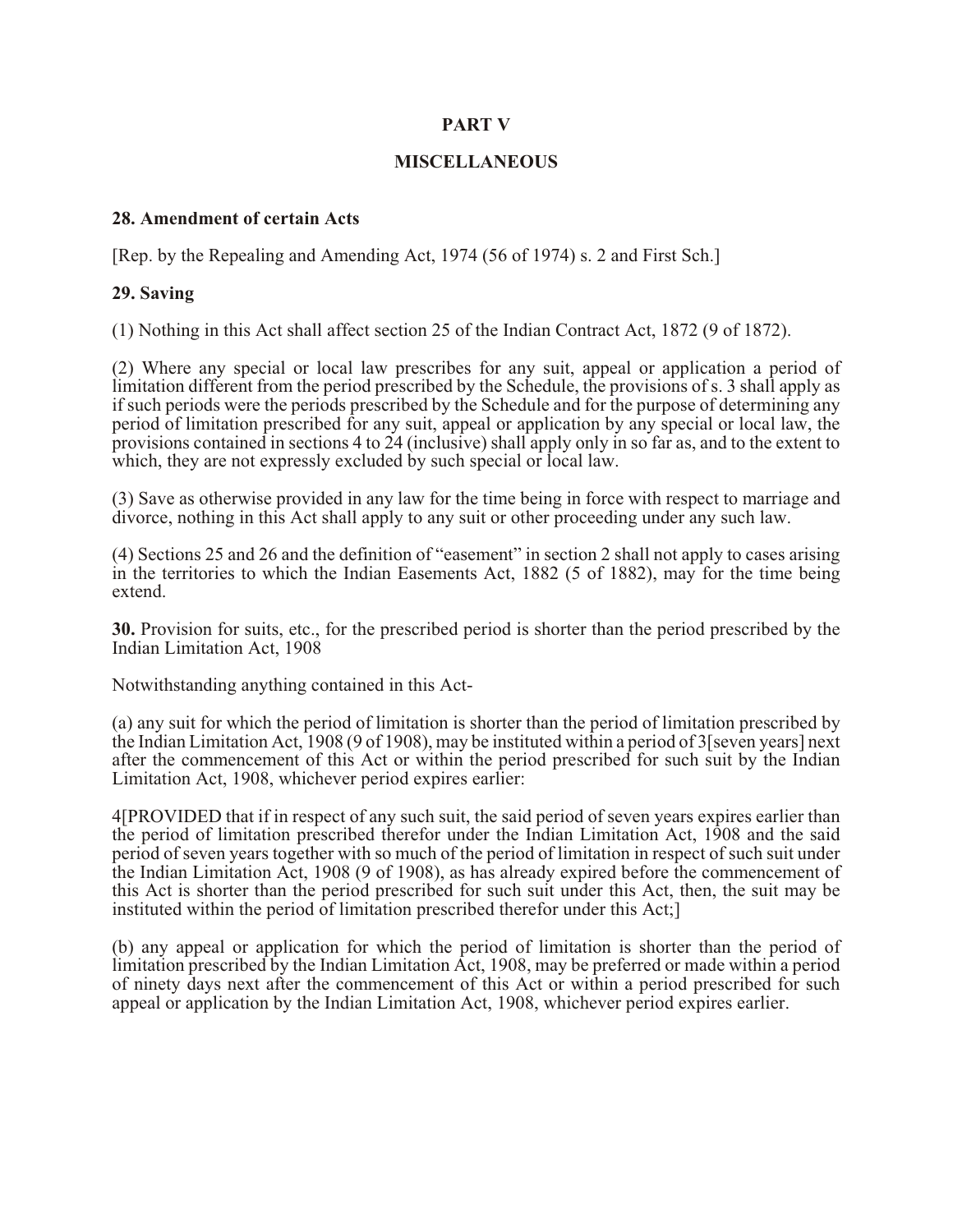## **31. Provisions as to barred or pending suits, etc.**

Nothing in this Act shall-

(a) enable any suit, appeal or application to be instituted, preferred or made, for which the period of limitation prescribed by the Indian Limitation Act, 1908, expired before the commencement of this Act; or

(b) affect any suit, appeal or application instituted, preferred or made before, and pending at, such commencement.

#### **32. Repeal**

[Rep. by the Repealing and Amending Act, 1974 (56 of 1974)]

# **THE SCHEDULE: PERIODS OF LIMITATION**

# **[Sections 2 (j) and 3]**

## **FIRST DIVISION-SUITS**

| <b>Description of suits</b>                                                                                                          | <b>Period of limitation</b> | Time from which<br>period begins to run                                                                                                                   |
|--------------------------------------------------------------------------------------------------------------------------------------|-----------------------------|-----------------------------------------------------------------------------------------------------------------------------------------------------------|
| <b>PART I - Suits relating to accounts</b>                                                                                           |                             |                                                                                                                                                           |
| 1. For the balance due on a mutual,<br>open and current account, where<br>there have been reciprocal<br>demands between the parties. | Three years                 | The close of the year in which the<br>last item admitted or proved is<br>entered in the account; such year<br>to be computed as in the account.           |
| 2. Against a factor for an account                                                                                                   | Three years                 | When the account is, during the<br>continuance of the agency,<br>demanded and refused or, where<br>no such demand is made, when<br>the agency terminates. |
| 3. By a principal against his agent<br>for movable property received by<br>the latter and not accounted for.                         | Three years                 | When the account is, during the<br>continuance of the agency,<br>demanded and refused or, where<br>no such demand is made, when<br>the agency terminates. |
| 4. Other suits by principals against<br>agents for neglect or misconduct.                                                            | Three years                 | When the neglect or misconduct<br>become known to the plaintiff.                                                                                          |
| 5. For an account and a share of the<br>profits of a dissolved partnership.                                                          | Three years                 | The date of the dissolution.                                                                                                                              |
| <b>PART II-Suits relating to contacts</b>                                                                                            |                             |                                                                                                                                                           |
| 6. For a seaman's wages                                                                                                              | Three years                 | The end of the voyage during<br>which the wages are earned.                                                                                               |
| 7. For wages in the case of any other<br>person                                                                                      | Three years                 | When the wages accrue due.                                                                                                                                |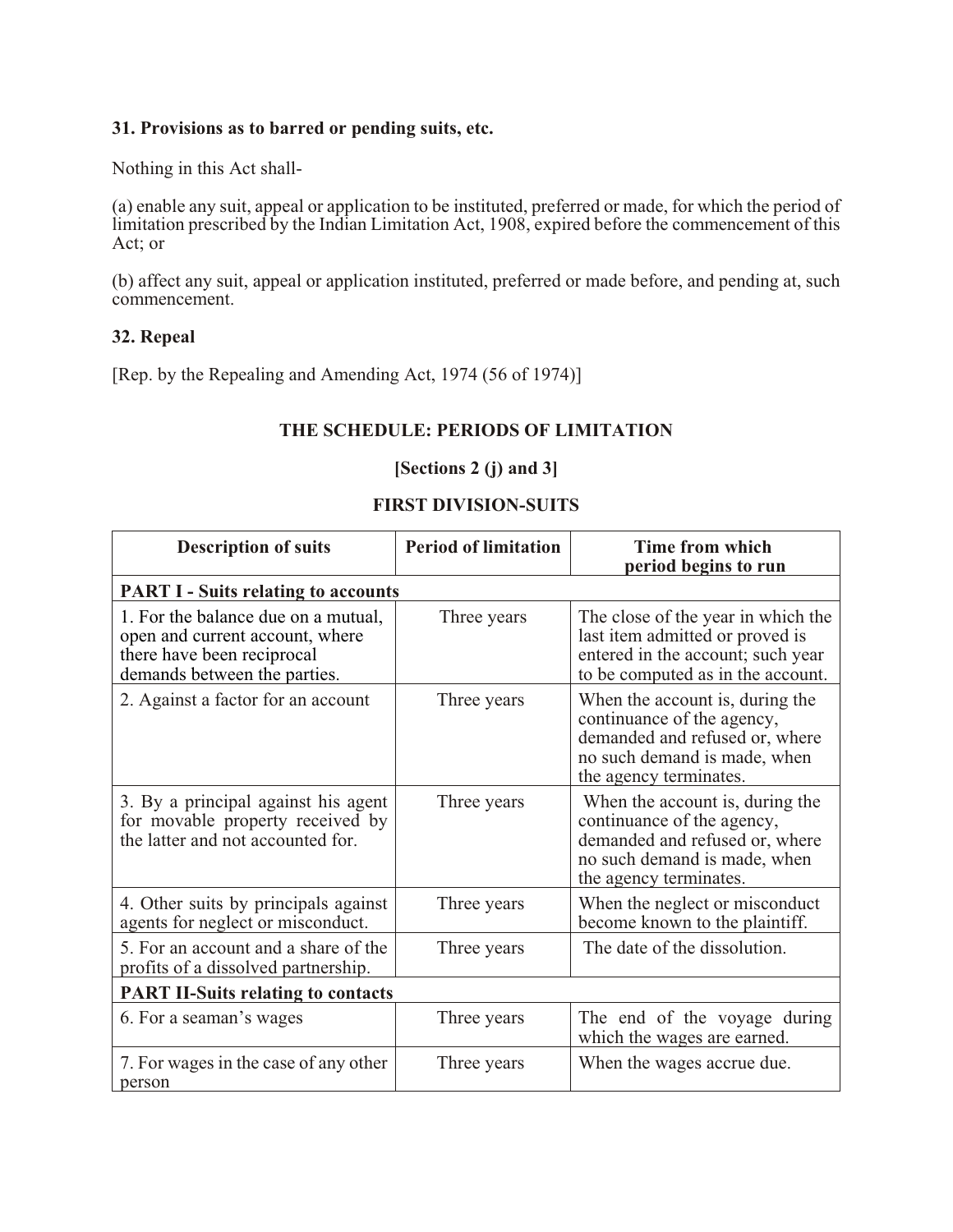| 8. For the price of food or drink sold<br>by the keeper of a hotel, tavern or<br>lodging house                                                                  | Three years | When the food or drink is<br>delivered.          |
|-----------------------------------------------------------------------------------------------------------------------------------------------------------------|-------------|--------------------------------------------------|
| 9. For the price of lodging                                                                                                                                     | Three years | When the price becomes payable                   |
| 10. Against a carrier for<br>compensation for losing or injuring<br>goods.                                                                                      | Three years | When the loss or injury occurs.                  |
| 11. Against a carrier for<br>compensation for non-delivery of,<br>or delay in delivering, goods                                                                 | Three years | When the goods ought to be.<br>delivered         |
| 12. For the hire of animals,<br>vehicles, boats or household<br>furniture.                                                                                      | Three years | When the hire becomes payable.                   |
| 13. For the balance of money<br>advanced in payment of goods to<br>be delivered.                                                                                | Three years | When the goods ought to be<br>delivered.         |
| 14. For the price of goods sold and<br>delivered where no fixed period of<br>credit is agreed upon.                                                             | Three years | The date of the delivery of the<br>goods.        |
| 15. For the price of goods sold and<br>delivered to be paid for after the<br>expiry of a fixed period of credit.                                                | Three years | When the period of credit expires.               |
| 16. For the price of goods sold and<br>delivered to be paid for by a bill of<br>exchange, no such bill being given.                                             | Three years | When the period of the proposed<br>bill elapses. |
| 17. For the price of trees or growing<br>crops sold by the plaintiff to the<br>defendant where no fixed period of<br>credit is agreed upon.                     | Three years | The date of the sale.                            |
| 18. For the price of work done by<br>the plaintiff for the defendant at his<br>request, where no time has been<br>fixed for payment.                            | Three years | When the work is done.                           |
| 19. For money payable for money<br>lent.                                                                                                                        | Three years | When the loan is made.                           |
| 20. Like suit when the lender has<br>given a cheque for the money.                                                                                              | Three years | When the cheque is paid.                         |
| 21. For money lent under an<br>agreement that it shall be payable<br>on demand.                                                                                 | Three years | When the loan is made.                           |
| 22. For money deposited under an<br>agreement that it shall be payable<br>on demand, including money of a<br>customer in the hands of his banker<br>so payable. | Three years | When the demand is made.                         |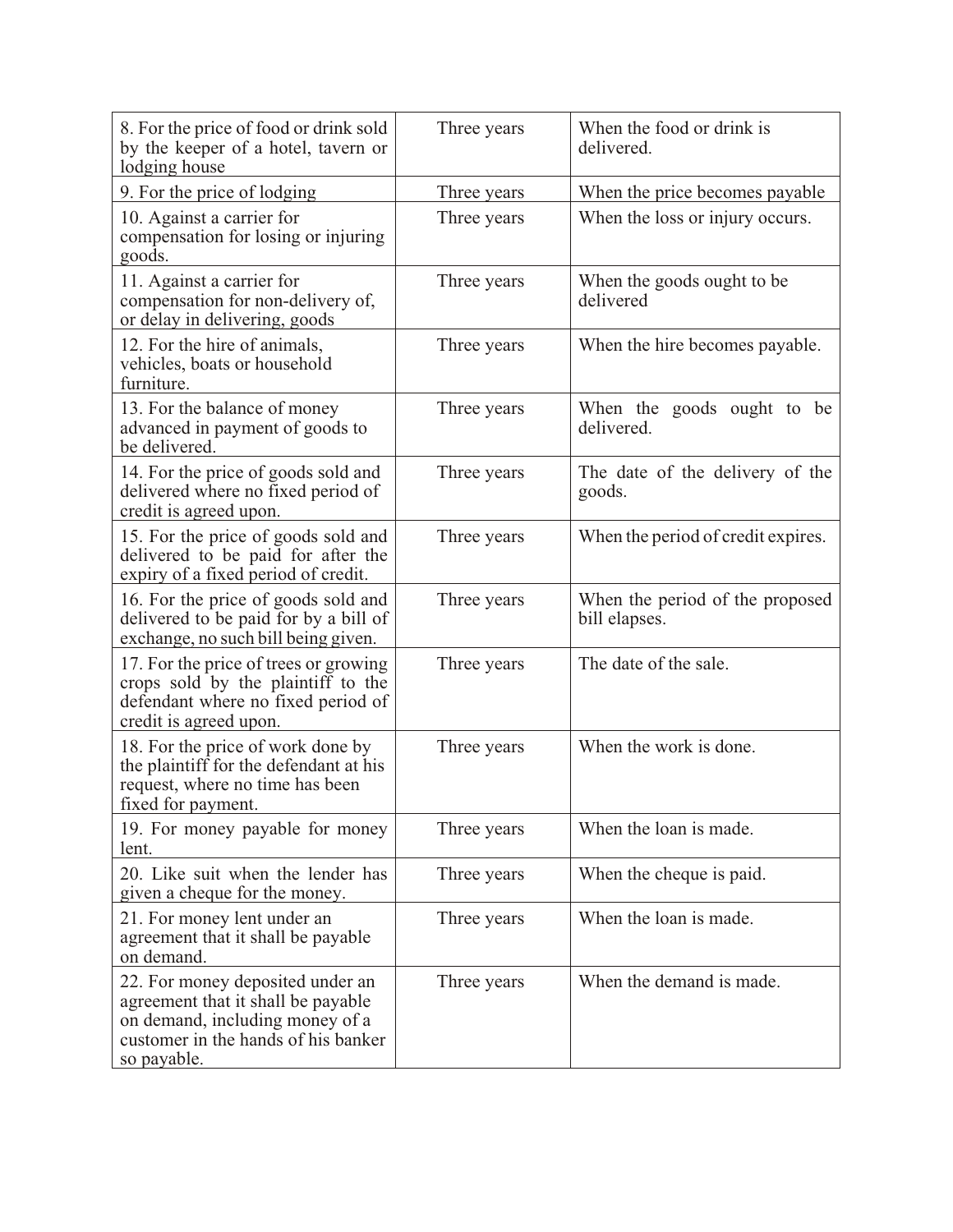| 23. For money payable to the<br>plaintiff for money paid for the<br>defendant.                                                                            | Three years | When the money is paid.                                                                                                                                                                                                                                                                 |
|-----------------------------------------------------------------------------------------------------------------------------------------------------------|-------------|-----------------------------------------------------------------------------------------------------------------------------------------------------------------------------------------------------------------------------------------------------------------------------------------|
| 24. For money payable by the<br>defendants to the plaintiff for<br>money received by the defendant,<br>for the plaintiff's use.                           | Three years | When the money is received.                                                                                                                                                                                                                                                             |
| 25. For money payable for interest<br>upon money due from the<br>defendant to the plaintiff.                                                              | Three years | When the interest becomes due.                                                                                                                                                                                                                                                          |
| 26. For money payable to the<br>plaintiff for money found to be due<br>from the defendant to the plaintiff<br>on accounts stated between them.            | Three years | When the accounts are stated in<br>writing signed by the defendant<br>or his agent duly authorised in<br>this behalf, unless where the debt<br>is, by a simultaneous agreement<br>in writing signed as aforesaid,<br>made payable at a future time,<br>and then when that time arrives. |
| 27. For compensation for breach of<br>a promise to do anything at a<br>specified time, or upon the<br>happening of a specified<br>contingency.            | Three years | When the time specified arrives or<br>the contingency happens.                                                                                                                                                                                                                          |
| 28. On a single bond, where a day is<br>specified for payment                                                                                             | Three years | The day so specified.                                                                                                                                                                                                                                                                   |
| 29. On a single bond, where no such<br>day is specified                                                                                                   | Three years | The date of executing the bond.                                                                                                                                                                                                                                                         |
| 30. On a bond subject to a condition                                                                                                                      | Three years | When the condition is broken.                                                                                                                                                                                                                                                           |
| 31. On a bill of exchange or<br>promissory note payable at a fixed<br>time after date.                                                                    | Three years | When the bill or note falls due.                                                                                                                                                                                                                                                        |
| 32. On a bill of exchange or payable<br>at sight, or after sight, but not at a<br>fixed time.                                                             | Three years | When the bill is presented.                                                                                                                                                                                                                                                             |
| 33. On a bill of exchange accepted<br>payable at a particular place                                                                                       | Three years | When the bill is presented at that<br>place.                                                                                                                                                                                                                                            |
| 34. On a bill of exchange or<br>promissory note payable at a fixed<br>time after sight or after demand.                                                   | Three years | When the fixed time expires.                                                                                                                                                                                                                                                            |
| 35. On a bill of exchange or<br>promissory note payable on<br>demand and not accompanied by<br>any writing restraining or<br>postponing the right to sue. | Three years | The date of the bill or note.                                                                                                                                                                                                                                                           |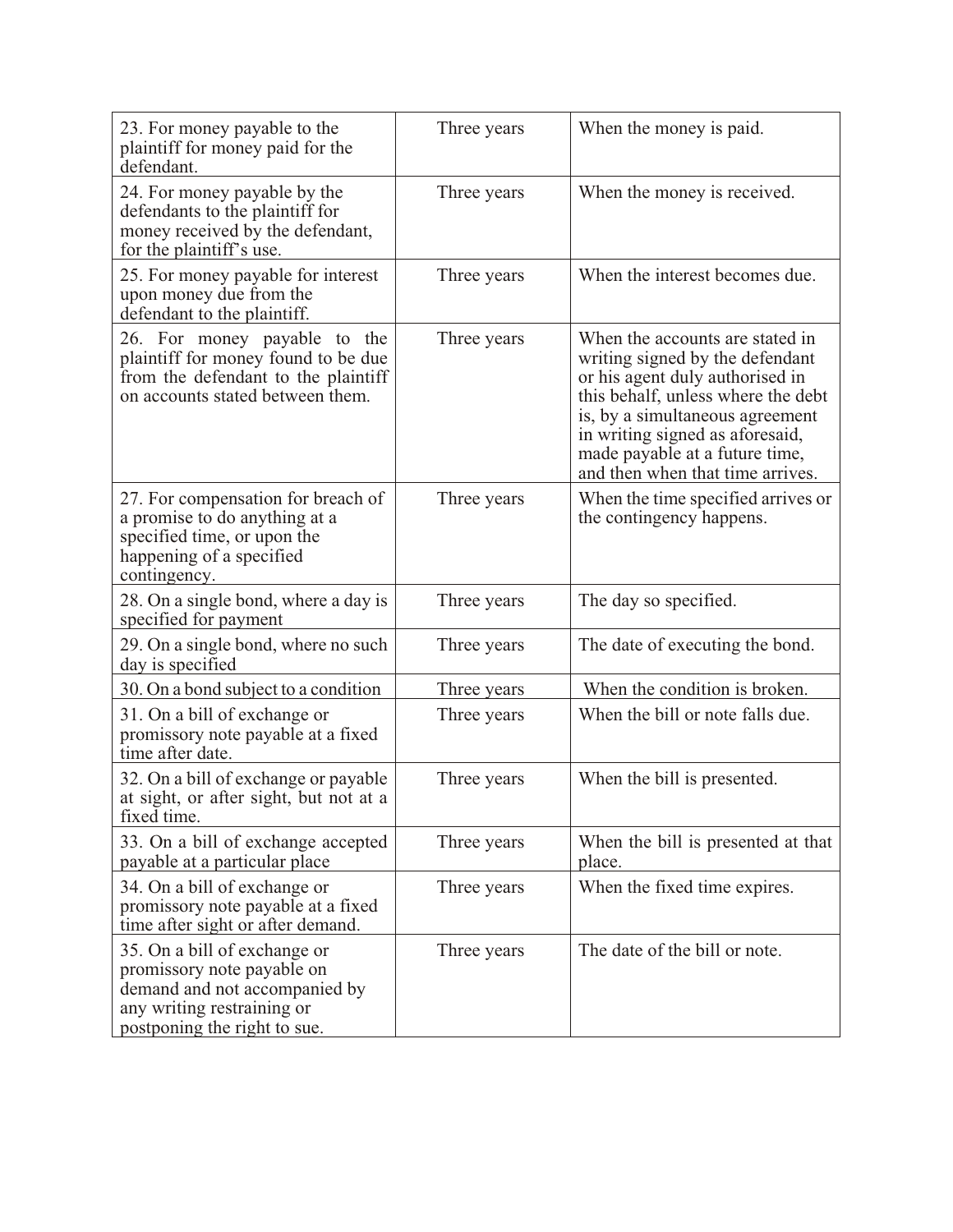| 36. On a promissory note or bond<br>payable by instalments.                                                                                                                                                     | Three years | The expiration of the first term of<br>payment as to the part then<br>payable; and for the other parts,<br>the expiration of the respective<br>terms of payment.                                 |
|-----------------------------------------------------------------------------------------------------------------------------------------------------------------------------------------------------------------|-------------|--------------------------------------------------------------------------------------------------------------------------------------------------------------------------------------------------|
| 37. On a promissory note or bond<br>payable by instalments, which<br>provides that, if default be made in<br>payment of one or more<br>instalments, the whole shall be due.                                     | Three years | When the default is made, unless<br>where the payee or obligee waives<br>the benefit of the provisions and<br>then when fresh default is made in<br>respect of which there is no such<br>waiver. |
| 38. On a promissory note given by<br>the maker to a third person to be<br>delivered to the payee after a certain<br>event should happen.                                                                        | Three years | The date of the delivery to the<br>payee.                                                                                                                                                        |
| 39. On a dishonoured foreign bill<br>where protest has been made and<br>notice given.                                                                                                                           | Three years | When the notice is given.                                                                                                                                                                        |
| 40. By the payee against the drawer<br>of a bill of exchange, which has<br>been dishonoured by<br>non-acceptance.                                                                                               | Three years | The date of the refusal to accept.                                                                                                                                                               |
| 41. By the acceptor of an<br>accommodation bill against the<br>drawer.                                                                                                                                          | Three years | When the acceptor<br>the<br>pays<br>amount of the bill.                                                                                                                                          |
| 42. By a surety against the principal<br>debtor.                                                                                                                                                                | Three years | When the surety pays the creditor.                                                                                                                                                               |
| 43. By a surety against a co-surety.                                                                                                                                                                            | Three years | When the surety pays anything in<br>excess of his own share.                                                                                                                                     |
| 44. (a) On a policy of insurance<br>when the sum insured is payable<br>after proof of the death has been<br>given to or received by the<br>insurers.                                                            | Three years | The date of the death of the<br>deceased, or where the claim on<br>the policy is denied, either partly<br>or wholly, the date of such<br>denial.                                                 |
| (b) On a policy of insurance when<br>the sum insured is payable after<br>proof of the loss has been given to<br>or received by the insurers.                                                                    | Three years | The date of the occurrence<br>causing the loss, or where the<br>claim on the policy is denied,<br>either partly or wholly, the date<br>of such denial.                                           |
| 45. By the assured to recover premia<br>paid under a policy voidable at the<br>election of the insures.                                                                                                         | Three years | When the insurers elect to avoid<br>the policy.                                                                                                                                                  |
| 46. Under the Indian Succession<br>Act, 1925 (39 of 1925), section 360<br>or section 361, to compel a refund<br>by a person to whom an executor or<br>administrator has paid a legacy or<br>distributed assets. | Three years | The date of the payment of<br>distribution                                                                                                                                                       |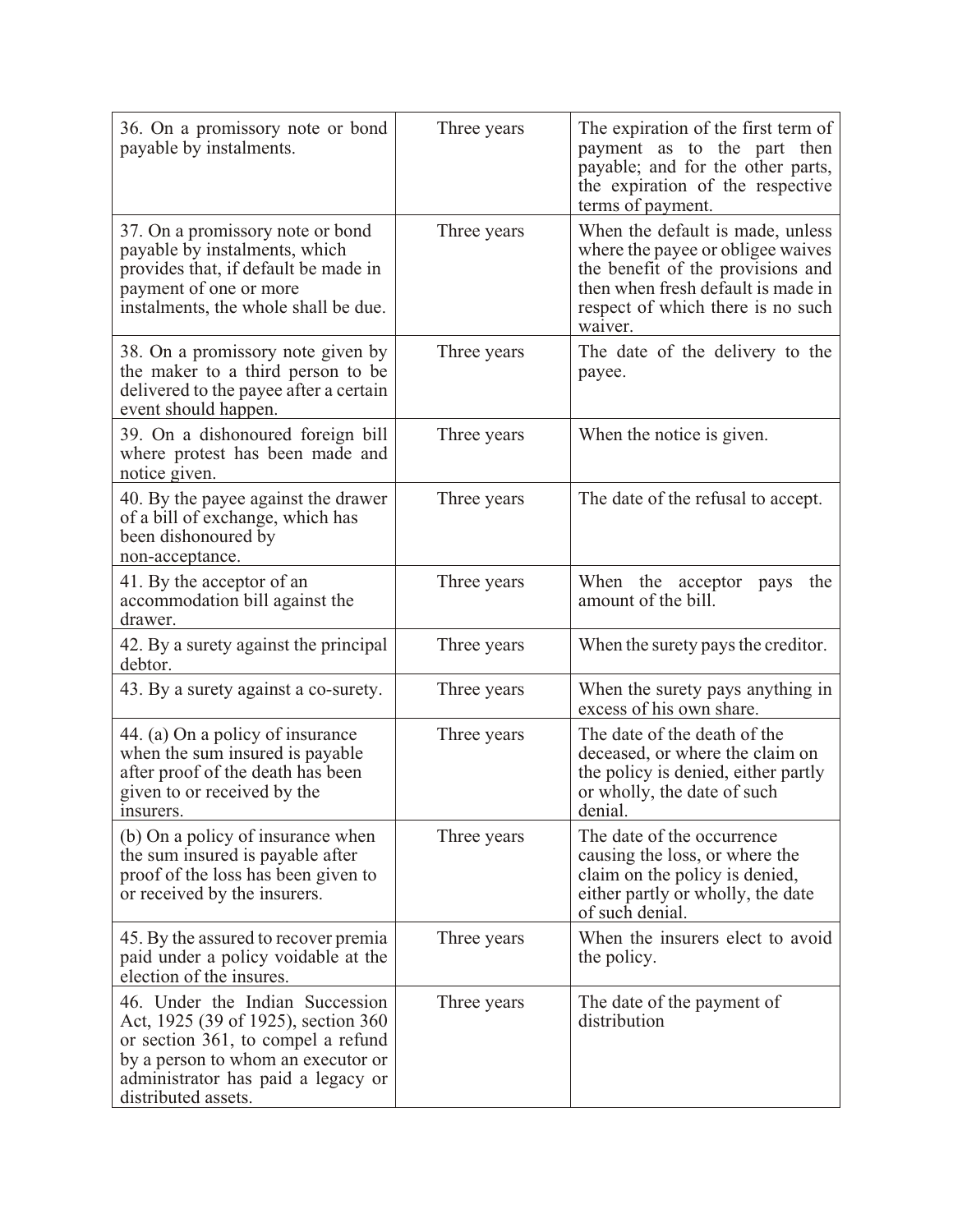| 47. For money paid upon an<br>existing consideration which<br>afterwards fails.                                                                                                                                                                                                         | Three years | The date of the failure.                                                                                                                                                                                      |
|-----------------------------------------------------------------------------------------------------------------------------------------------------------------------------------------------------------------------------------------------------------------------------------------|-------------|---------------------------------------------------------------------------------------------------------------------------------------------------------------------------------------------------------------|
| 48. For contribution by a party who<br>has paid the whole or more than his<br>share of the amount due under a<br>joint decree, or by a sharer in a joint<br>estate who has paid the whole or<br>more than his share of the amount of<br>revenue due from himself and his<br>co-sharers. | Three years | The date of the payment in excess<br>of the plaintiff's own share.                                                                                                                                            |
| 49. By a co-trustee to enforce<br>against the estate of a deceased<br>trustee a claim for contribution.                                                                                                                                                                                 | Three years | When the right to contribution a<br>accrues.                                                                                                                                                                  |
| 50. By the manager of a joint estate<br>of an undivided family for<br>contribution, in respect of a<br>payment made by him on account<br>of the estate.                                                                                                                                 | Three years | The date of the payment.                                                                                                                                                                                      |
| 51. For the profit of immovable<br>property belonging to the plaintiff<br>which have been wrongfully<br>received by the defendant.                                                                                                                                                      | Three years | When the profits are received.                                                                                                                                                                                |
| 52. For arrears of rent.                                                                                                                                                                                                                                                                | Three years | When the arrears become due.                                                                                                                                                                                  |
| 53. By a vendor of immovable<br>property for personal payment of<br>unpaid purchase-money.                                                                                                                                                                                              | Three years | The time fixed for completing the<br>sale, or (where the title is<br>accepted after the time fixed for<br>completion) the date of the<br>acceptance.                                                          |
| 54. For specific performance of a<br>contract.                                                                                                                                                                                                                                          | Three years | The date fixed for the<br>performance, or, if no such date<br>is fixed, when the plaintiff has<br>noticed that performance is<br>refused.                                                                     |
| 55. For compensation for the breach<br>of any contract, express or implied<br>not herein specially provided for.                                                                                                                                                                        | Three years | When the contract is broken or<br>(where there are successive)<br>breaches) when the breach in<br>respect of which the suit is<br>instituted occurs or (where the<br>breach is continuing) when it<br>ceases. |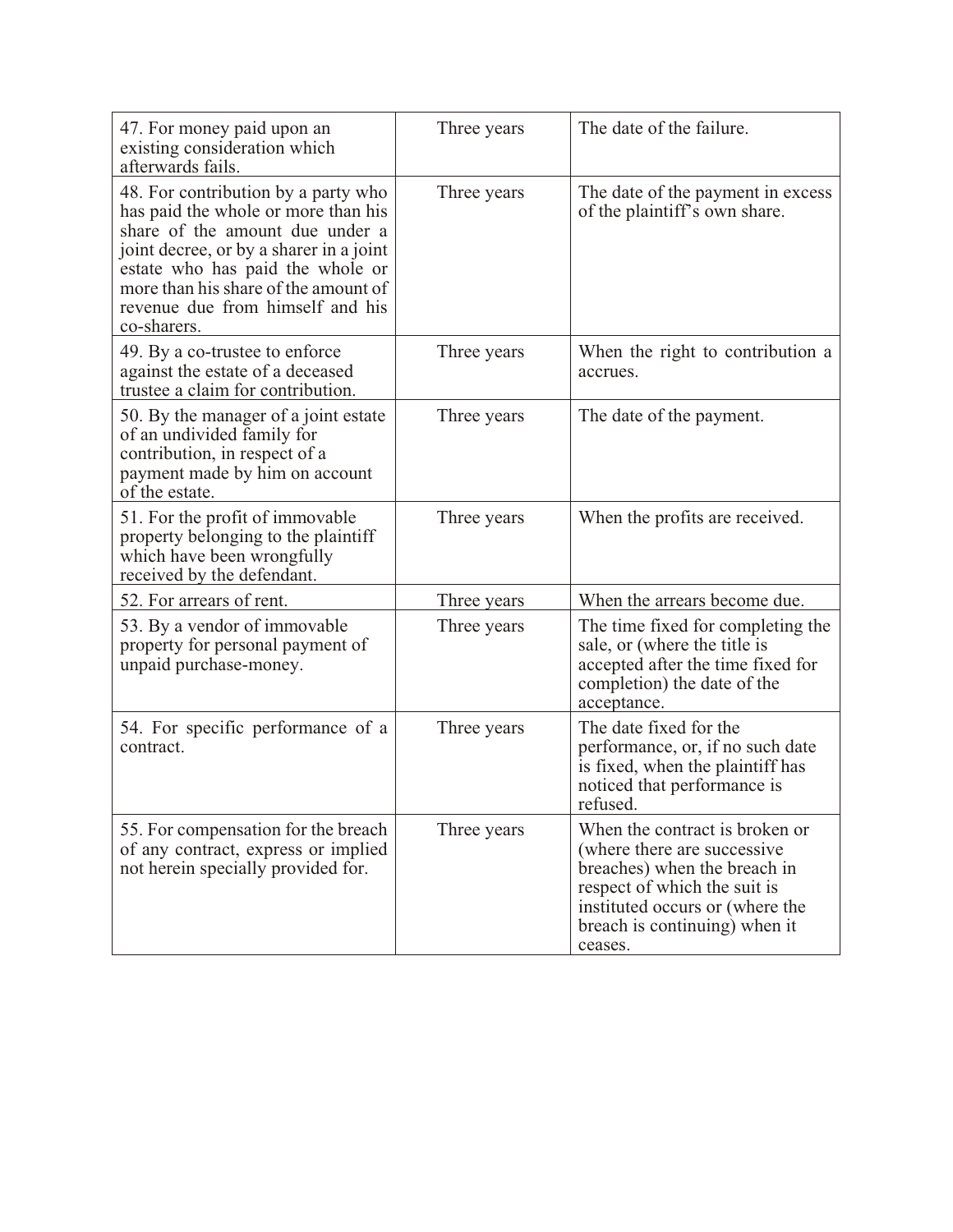# **THE SCHEDULE: PERIODS OF LIMITATION**

# **[Sections 2 (j) and 3]**

# **FIRST DIVISION-SUITS**

| <b>PART III - Suits relating to declarations</b>                                                                                                                                  |              |                                                                                                                                                                 |
|-----------------------------------------------------------------------------------------------------------------------------------------------------------------------------------|--------------|-----------------------------------------------------------------------------------------------------------------------------------------------------------------|
| 56. To declare the forgery of an<br>instrument issued or registered.                                                                                                              | Three years  | When the issue or registration<br>becomes known to the plaintiff.                                                                                               |
| 57. To obtain the declaration that an<br>alleged adoption is invalid, or never,<br>in fact, took place.                                                                           | Three years  | When the alleged adoption<br>becomes known to the plaintiff.                                                                                                    |
| 58. To obtain any other declaration.                                                                                                                                              | Three years  | When the right to sue first accrues.                                                                                                                            |
| <b>PART IV - Suits relating to decrees and instruments</b>                                                                                                                        |              |                                                                                                                                                                 |
| 59. To cancel or set aside an<br>instrument or decree or for the<br>rescission of a contract.                                                                                     | Three years  | When the facts entitling the<br>plaintiff to have the instrument or<br>decree cancelled or set aside or<br>the contract rescinded first<br>become known to him. |
| 60. To set aside a transfer of<br>property made by the guardian of a<br>ward                                                                                                      | Three years  | When the ward attains majority.                                                                                                                                 |
| <b>PART V - Suits relating to immovable propert</b>                                                                                                                               |              |                                                                                                                                                                 |
| 61. By a mortgagor-                                                                                                                                                               |              |                                                                                                                                                                 |
| (a) to redeem or recover possession<br>of immovable property mortgaged;                                                                                                           | Three years  | When the right to redeem or to<br>recover possession accrues.                                                                                                   |
| (b) to recover possession of<br>immovable property mortgaged<br>and afterwards transferred by the<br>mortgagee for a valuable<br>consideration;                                   | Twelve years | When the transfer becomes known<br>to the plaintiff.                                                                                                            |
| (c) to recover surplus collections<br>received by the mortgagee after the<br>mortgage has been satisfied.                                                                         | Three years  | When the mortgagor re-enters on<br>the mortgaged property.                                                                                                      |
| 62. To enforce payment of money<br>secured by a mortgagee or otherwise<br>charge upon immovable property.                                                                         |              | When the money sued for become<br>due.                                                                                                                          |
| 63. By a mortgages-                                                                                                                                                               |              |                                                                                                                                                                 |
| (a) for foreclosure,                                                                                                                                                              | Twelve years | When the money secured by the<br>mortgagee become due.                                                                                                          |
| (b) for possession of immovable<br>property mortgaged.                                                                                                                            | Twelve years | When the mortgagee becomes<br>entitled to possession.                                                                                                           |
| 64. For possession of immovable<br>property based on previous<br>possession and not on title, when<br>the plaintiff while in possession of<br>the property has been dispossessed. | Twelve years | The date of dispossession.                                                                                                                                      |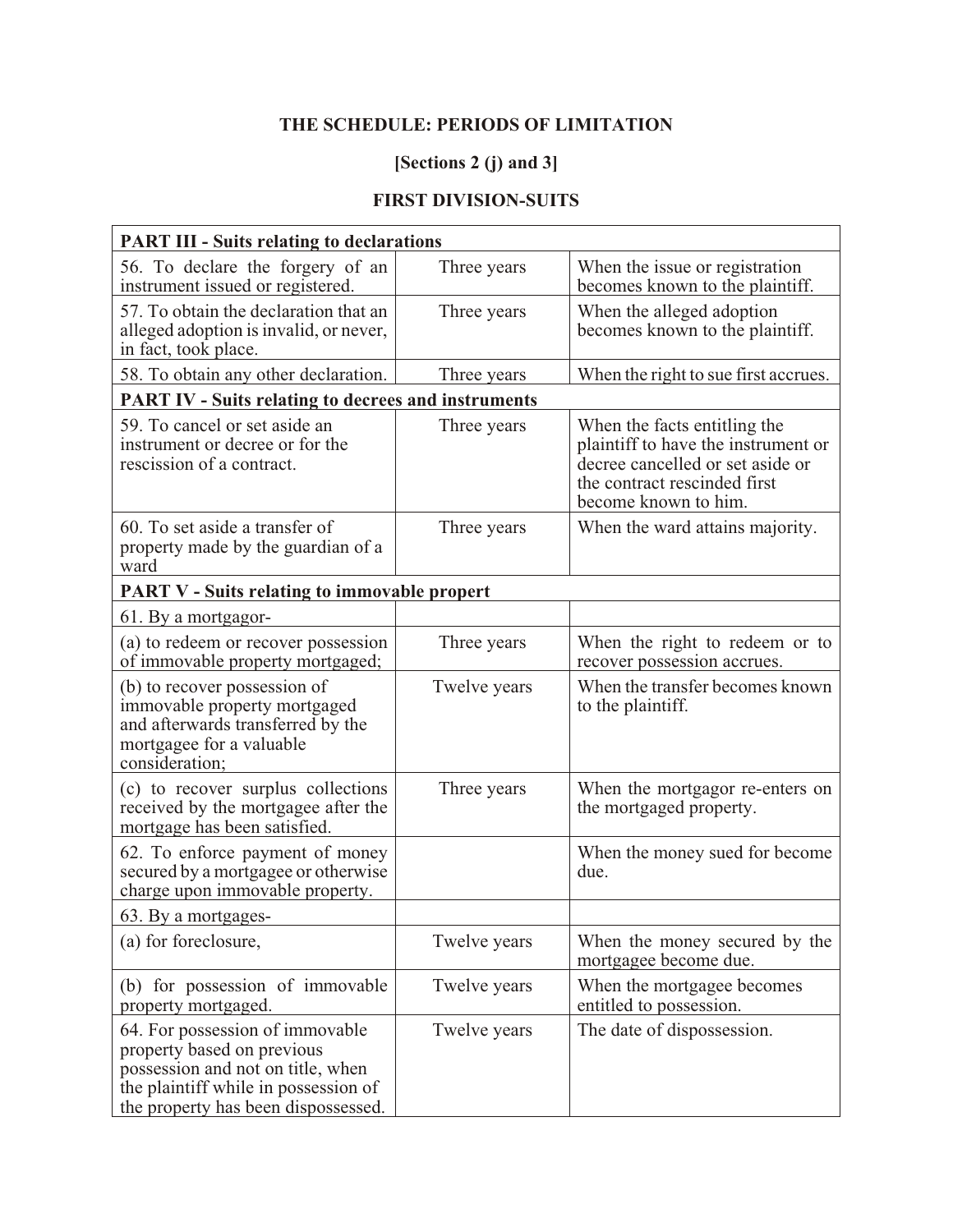| 65. For possession for immovable<br>property or any interest therein<br>based on title.                                                                                                                                                                                                                                                | Thirty years | When the possession of the<br>defendant becomes adverse to the<br>plaintiff.                                                         |
|----------------------------------------------------------------------------------------------------------------------------------------------------------------------------------------------------------------------------------------------------------------------------------------------------------------------------------------|--------------|--------------------------------------------------------------------------------------------------------------------------------------|
| Explanation : For the purposes of<br>this article-                                                                                                                                                                                                                                                                                     | Twelve years |                                                                                                                                      |
| (a) Where the suit is by a<br>remainderman, a reversioner (other<br>than a landlord) or a devisee the<br>possession of the defendant shall<br>be deemed to become adverse only<br>when the estate of the<br>remainderman, reversioner or<br>devisee, as the case may be, falls<br>into possession;<br>(b) Where the suit is by a Hindu | Twelve years |                                                                                                                                      |
| <b>PART VI-Suits relating to movable property</b>                                                                                                                                                                                                                                                                                      |              |                                                                                                                                      |
| 68. For specific movable property<br>lost, or acquired by theft, or<br>dishonest misappropriation or<br>conversion.                                                                                                                                                                                                                    | Three years  | When the person having the right to the<br>possession of the property first learns in<br>whose possession it is.                     |
| 69. For other specific moveable<br>property.                                                                                                                                                                                                                                                                                           | Three years  | When the property is wrongfully<br>taken.                                                                                            |
| 70. To recover moveable property<br>deposited or pawned from<br>depository or pawnee.                                                                                                                                                                                                                                                  | Three years  | The date of refusal after demand.                                                                                                    |
| 71. To recover movable property<br>deposited or pawned, and<br>afterwards bought from the<br>depository or pawnee for a<br>valuable consideration                                                                                                                                                                                      | Three years  | When the sale becomes known to<br>the plaintiff.                                                                                     |
| <b>PART VII-Suits relating to tort</b>                                                                                                                                                                                                                                                                                                 |              |                                                                                                                                      |
| 72. For compensation for doing or<br>for omitting to do an act alleged to<br>be in pursuance of any enactment<br>in force for the time being in the<br>territories to which this Act<br>extends.                                                                                                                                       | One year     | When the act or omission takes<br>palace.                                                                                            |
| 73. For compensation for false<br>imprisonment                                                                                                                                                                                                                                                                                         | One year     | When the imprisonment ends.                                                                                                          |
| 74. For compensation for a<br>malicious prosecution                                                                                                                                                                                                                                                                                    | One year     | When the plaintiff is acquitted or<br>the prosecution is otherwise<br>terminated.                                                    |
| 75. For compensation the libel.                                                                                                                                                                                                                                                                                                        | One year     | When the libel is published.                                                                                                         |
| 76. For compensation for slander.                                                                                                                                                                                                                                                                                                      | One year     | When the words are spoken or, if<br>the words are not actionable in<br>themselves, when the special<br>damage complained of results. |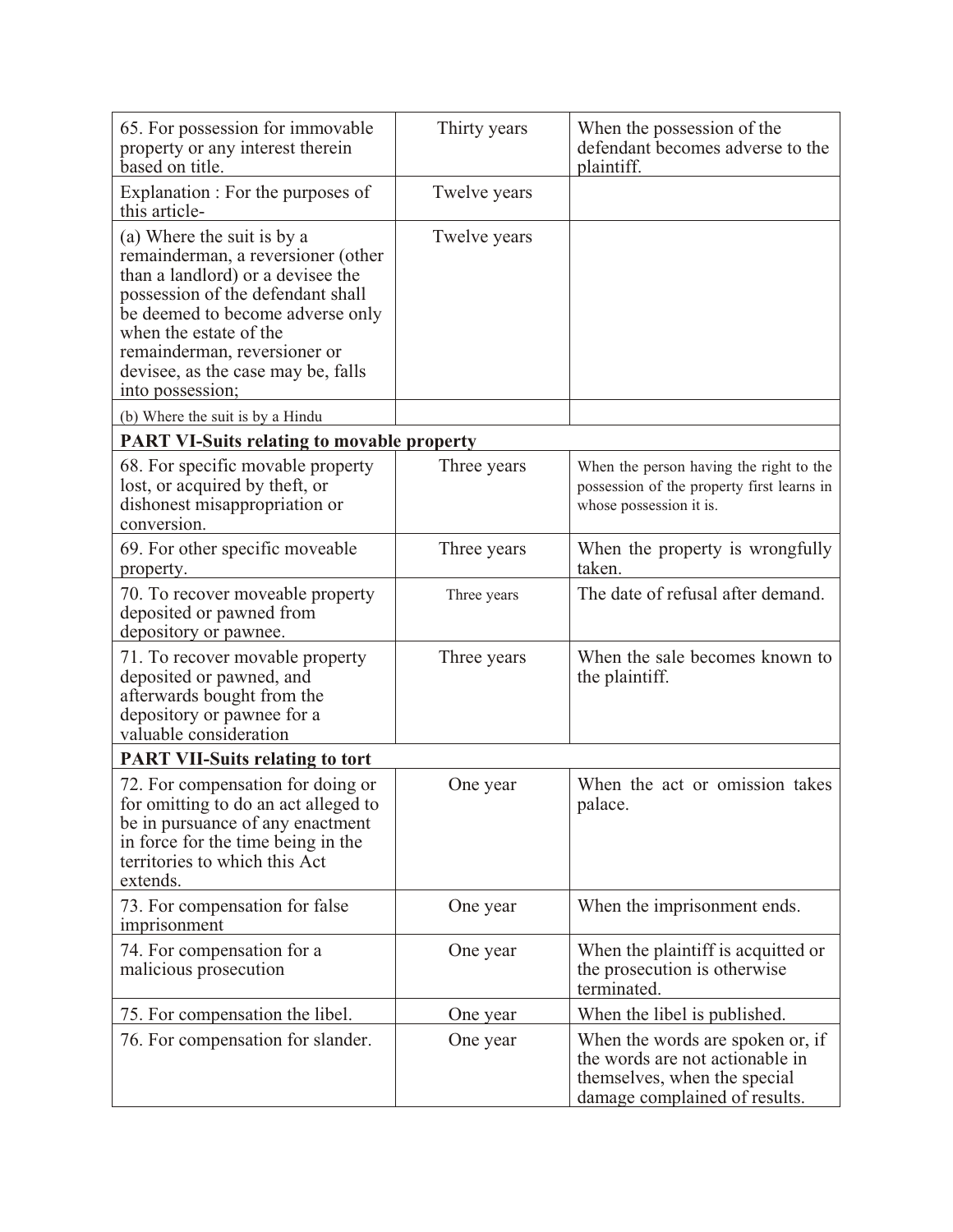| 77. For compensation for loss of<br>service occasioned by the<br>seduction of the plaintiff's servant<br>or daughter.                                     | One year    | When the loss occurs.                                                                                         |
|-----------------------------------------------------------------------------------------------------------------------------------------------------------|-------------|---------------------------------------------------------------------------------------------------------------|
| 78. For compensation for inducing a<br>person to break contract with the<br>plaintiff.                                                                    | One year    | The date of the breach.                                                                                       |
| 79. For compensation for an illegal,<br>irregular or excessive distress                                                                                   | One year    | The date of the distress.                                                                                     |
| 80. For compensation for wrongful<br>seizure of movable property under<br>legal process                                                                   | One year    | The date of the seizure.                                                                                      |
| 81. By executors, administrator or<br>representative under the Legal<br>Representatives Suits Act, 1855<br>$(12 \text{ of } 1855).$                       | One year    | The date of the death of the person<br>wronged.                                                               |
| 82. By executors, administrators or<br>representatives under the Indian<br>Fatal Accidents Act, 1855 (13 of<br>1855).                                     | Two years   | The date of the death of the person<br>killed.                                                                |
| 83. Under the legal representatives<br>Suits Act, 1855 (12 of 1855) against<br>an executor, an administrator or any<br>other representatives.             | Two years   | When the wrong complained of is<br>done.                                                                      |
| 84. Against one who, having a<br>right to use property for specific<br>purposes, perverts it to other<br>purposes.                                        | Two years   | When the perversion first<br>becomes known to the person<br>injured thereby.                                  |
| 85. For compensation for<br>obstructing a way or a watercourse                                                                                            | Three years | The date of the obstruction.                                                                                  |
| 86. For compensation for diverting a<br>watercourse.                                                                                                      | Three years | The date of the diversion                                                                                     |
| 87. For compensation for trespass<br>upon immovable property                                                                                              | Three years | The date of the trespass.                                                                                     |
| 88. For compensation for<br>infringing copyright or any other<br>exclusive privilege.                                                                     | Three years | The date of the infringement.                                                                                 |
| 89. To restrain waste.                                                                                                                                    | Three years | When the waste begins.                                                                                        |
| 90. For compensation for injury<br>caused by an injunction wrongfully<br>obtained.                                                                        | Three years | When the injunction ceases                                                                                    |
| 91. For compensation-                                                                                                                                     |             |                                                                                                               |
| (a) for wrongfully taking or<br>detaining any specific movable<br>property lost, or acquired by theft,<br>or dishonest misappropriation or<br>conversion; | Three years | When the person having the right<br>the possession of the property first<br>learns in whose possession it is. |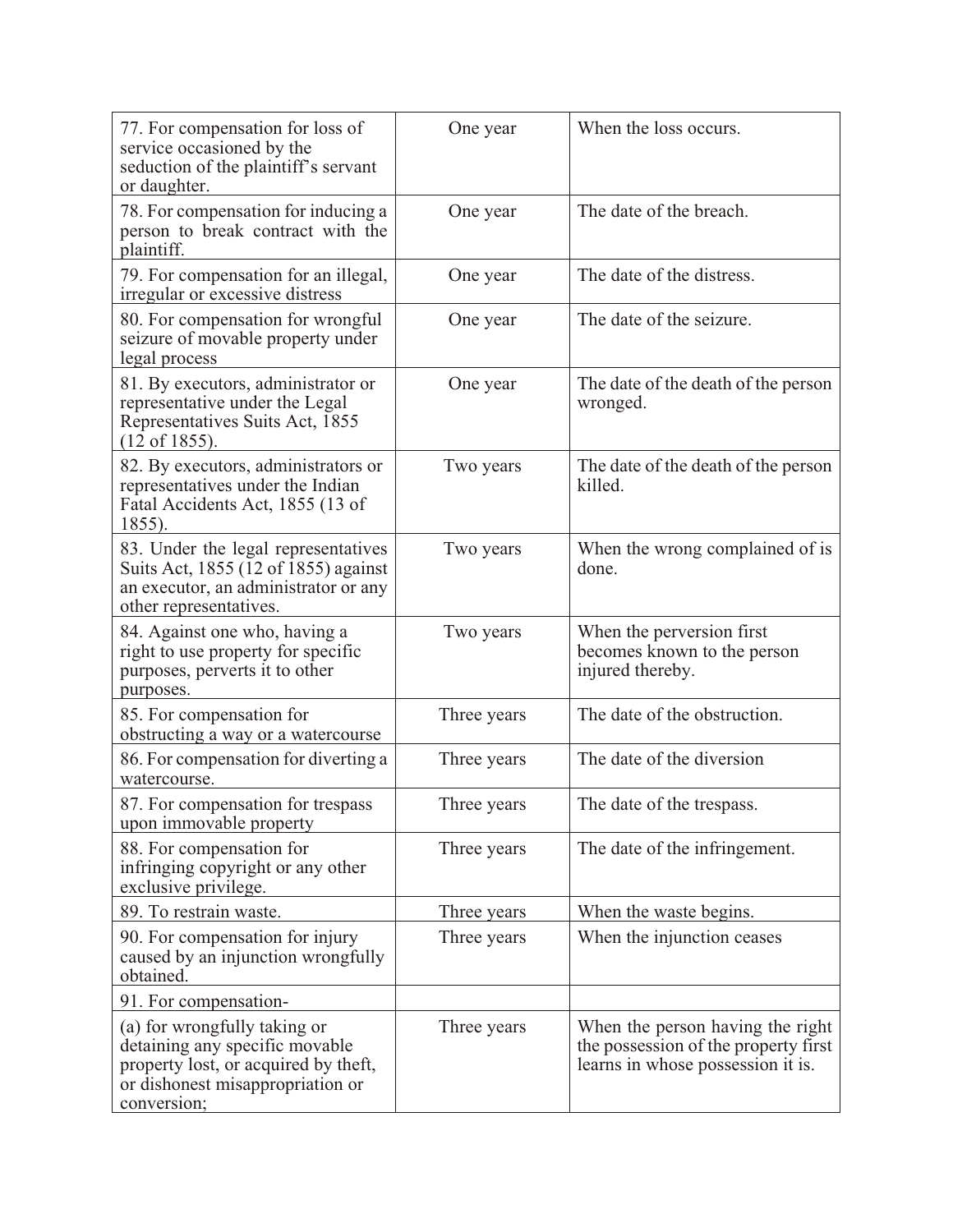| (b) for wrongfully taking or<br>injuring or wrongfully detaining<br>any other specific movable<br>property.                                                                                                                                                               | Three years  | When the property is wrongfully<br>taken or injured, or when the<br>detainer's possession become<br>unlawful.                                                                                                                                                                                                           |  |
|---------------------------------------------------------------------------------------------------------------------------------------------------------------------------------------------------------------------------------------------------------------------------|--------------|-------------------------------------------------------------------------------------------------------------------------------------------------------------------------------------------------------------------------------------------------------------------------------------------------------------------------|--|
| <b>PART VIII-Suits relating to trusts and trust property</b>                                                                                                                                                                                                              |              |                                                                                                                                                                                                                                                                                                                         |  |
| 92. To recover possession of<br>immovable property conveyed or<br>bequeathed in trust and after wards<br>transferred by the trustee for a<br>valuable consideration.                                                                                                      | Twelve years | When the transfer becomes known<br>to the plaintiff.                                                                                                                                                                                                                                                                    |  |
| 93. To recover possession of<br>moveable property conveyed or<br>bequeathed in trust and afterwards<br>transferred by the trustee for a<br>valuable consideration.                                                                                                        | Three years  | When the transfer becomes known<br>to the plaintiff.                                                                                                                                                                                                                                                                    |  |
| 94. To set aside a transfer of<br>immovable property comprised in<br>Hindu, Muslim or Buddhist<br>religious or charitable endowment,<br>made by a manager thereof for a<br>valuable consideration.                                                                        | Twelve years | When the transfer becomes known<br>to the plaintiff.                                                                                                                                                                                                                                                                    |  |
| 95. To set aside a transfer of<br>movable property comprised in a<br>Hindu, Muslim or Buddhist<br>religious or charitable endowment,<br>made by a manager thereof for a<br>valuable consideration.                                                                        | Three years  | When the transfer becomes known<br>to the plaintiff.                                                                                                                                                                                                                                                                    |  |
| 96. By the manager of a Hindu,<br>Muslim or Buddhist religious or<br>charitable endowment to recover<br>possession of movable or<br>immovable property comprised in<br>the endowment which has been<br>transferred by a previous manager<br>for a valuable consideration. | Twelve years | The date of death, resignation or<br>removal of the transferor or the<br>date of appointment of the plaintiff<br>as manager of the endowment,<br>whichever is later.                                                                                                                                                    |  |
| <b>PART IX-Suits relating to miscellaneous matters</b>                                                                                                                                                                                                                    |              |                                                                                                                                                                                                                                                                                                                         |  |
| 97. To enforce a right of<br>pre-emption whether the right is<br>founded on law or general usage or<br>on special contract.                                                                                                                                               | One year     | When the purchaser takes under<br>the sale sought to be impeached,<br>physical possession of the whole<br>or part of the property sold, or,<br>where the subject- matter of the<br>sale does not admit of physical<br>possession of the whole or part of<br>the property, when the instrument<br>of sale is registered. |  |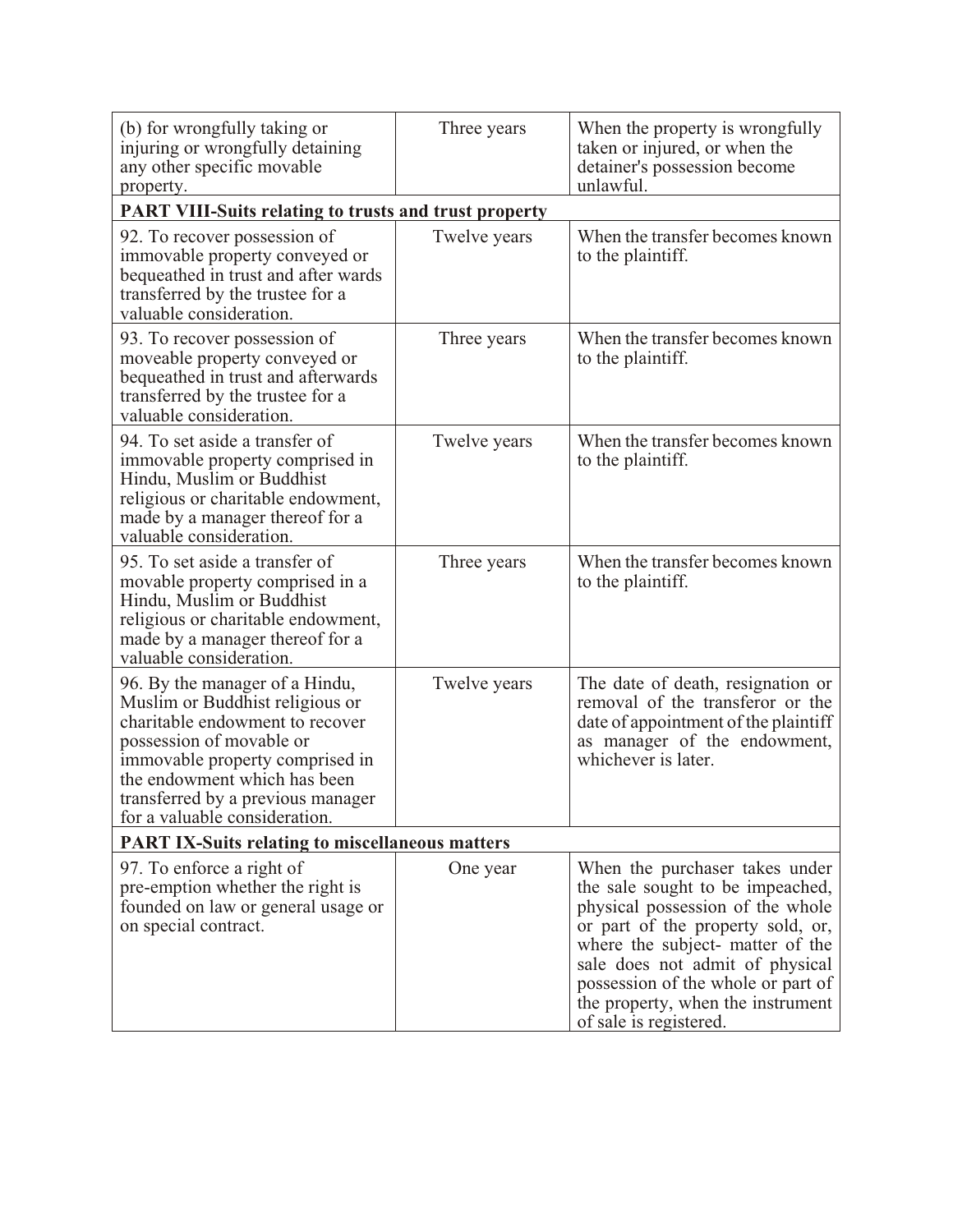| 98. By a person against whom 5[an]<br>order referred to in rule 63 or in<br>rule 103] of Order XXI of the Code<br>of Civil Procedure, 1908 (5 of<br>1908) or an order under section 28<br>of the Presidency Small Cause<br>Courts Act, 1882 (15 of 1882) has<br>been made, to establish the right<br>which he claims to the property<br>comprised in the order. |            | The date of the final order.                                                                                                     |
|-----------------------------------------------------------------------------------------------------------------------------------------------------------------------------------------------------------------------------------------------------------------------------------------------------------------------------------------------------------------|------------|----------------------------------------------------------------------------------------------------------------------------------|
| 99. To Set aside a sale by a civil or<br>revenue court or a sale for arrears<br>of government revenue or for any<br>demand recoverable as such<br>arrears.                                                                                                                                                                                                      | One year   | When the sale is confirmed or<br>would otherwise have become<br>final and conclusive had no such<br>suit been brought.           |
| 100. To alter or set aside any<br>decision or order of a civil court in<br>any proceeding other than a suit or<br>any act or order of an officer of<br>government in his official capacity.                                                                                                                                                                     |            | The date of the final decision or<br>order by the court or the date of the<br>act or order of the officer as the<br>case may be. |
| 101. Upon a judgement including a<br>foreign judgement, or a<br>recognisance                                                                                                                                                                                                                                                                                    |            | The date of the judgement or<br>recognisance.                                                                                    |
| 102. For property which the plaintiff<br>has conveyed while insane.                                                                                                                                                                                                                                                                                             | One year   | When the plaintiff is restored to<br>sanity and has knowledge of the<br>conveyance.                                              |
| 103. To make good out of the<br>general estate of a deceased trustee<br>the loss occasioned by a breach of<br>trust.                                                                                                                                                                                                                                            |            | The date of the trustee's death or if<br>the loss has not then resulted, the<br>date of the loss.                                |
| 104. To establish a periodically<br>recurring right.                                                                                                                                                                                                                                                                                                            | One year   | When the plaintiff is first refused<br>the enjoyment of the right                                                                |
| 105. By a Hindu for arrears of<br>maintenance.                                                                                                                                                                                                                                                                                                                  |            | When the arrears are payable.                                                                                                    |
| 106. For a legacy or for a share of a<br>residue bequeathed by a testator or<br>for a distributive share of the<br>property of an intestate against an<br>executor or an administrator or<br>some other person legally charged<br>with the duty of distributing the<br>estate.                                                                                  | Three year | When the legacy or share becomes<br>payable or deliverable.                                                                      |
| 107. For possession of a hereditary<br>office.                                                                                                                                                                                                                                                                                                                  |            | When the defendant takes<br>possession of the office adversely<br>to the Plaintiff.                                              |